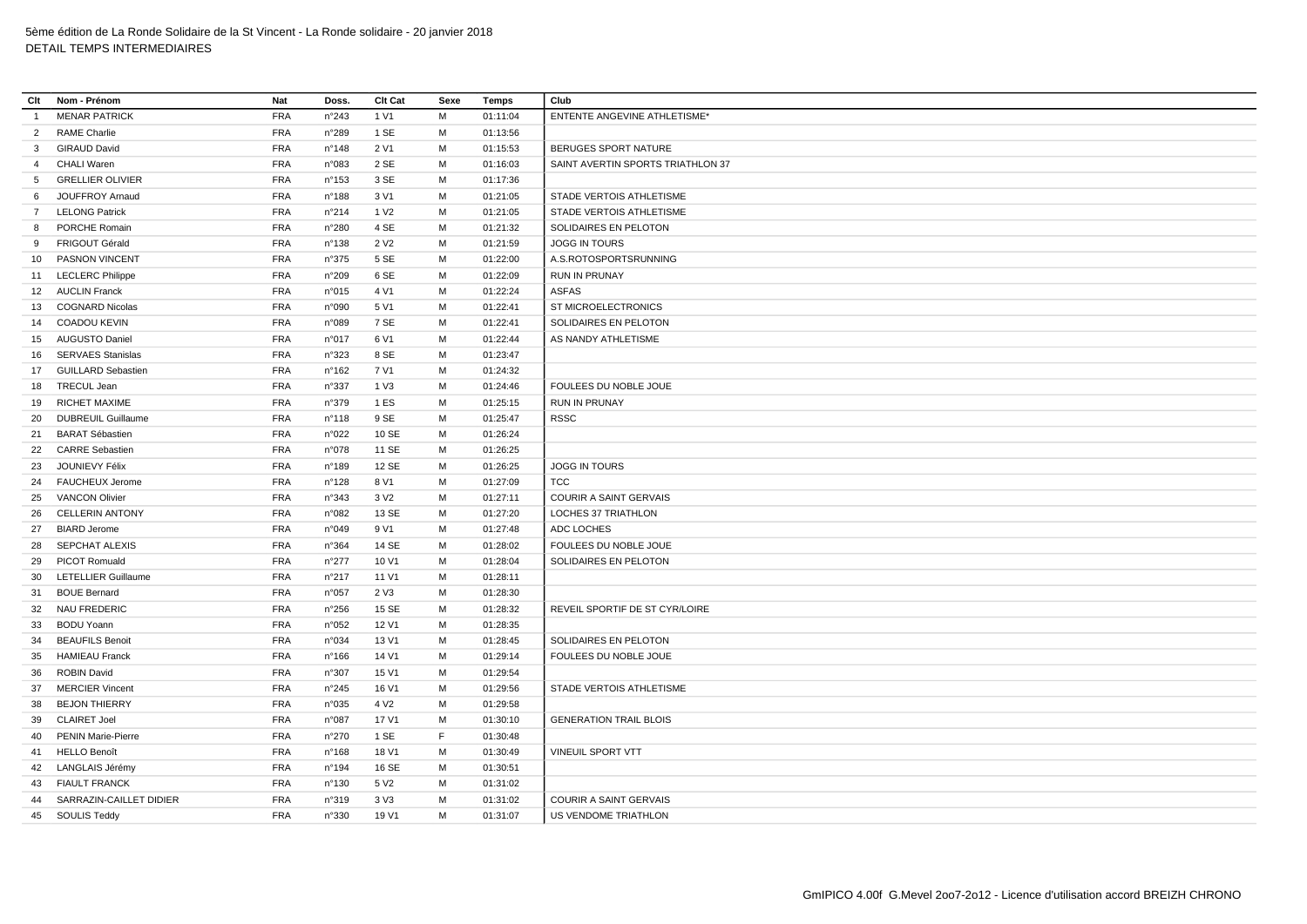| Clt | Nom - Prénom                | Nat        | Doss.           | Clt Cat           | Sexe        | Temps    | Club                              |
|-----|-----------------------------|------------|-----------------|-------------------|-------------|----------|-----------------------------------|
| 46  | AIME LOUISE                 | <b>FRA</b> | n°002           | 2 SE              | F           | 01:31:15 | REVEIL SPORTIF DE ST CYR/LOIRE    |
| 47  | CHAUVINEAU Benoît           | <b>FRA</b> | n°085           | 17 SE             | м           | 01:31:24 | <b>ASPTT TOURS</b>                |
| 48  | JOUAN PREBANDIERI Carole    | <b>FRA</b> | $n^{\circ}$ 187 | 3 SE              | F           | 01:31:39 | <b>USEAB RUNNING</b>              |
| 49  | PETIT Regis                 | <b>FRA</b> | n°274           | 20 V1             | M           | 01:31:53 | <b>CHATO CAPVTT</b>               |
| 50  | <b>GAULT Berengere</b>      | <b>FRA</b> | $n^{\circ}$ 141 | 4 SE              | E           | 01:32:16 | SAINT AVERTIN SPORTS TRIATHLON 37 |
| 51  | <b>HAMARD OLIVIER</b>       | <b>FRA</b> | $n^{\circ}165$  | 21 V1             | M           | 01:32:17 |                                   |
| 52  | <b>DUCHENE David</b>        | <b>FRA</b> | $n^{\circ}$ 119 | 22 V1             | M           | 01:32:28 | STADE VERTOIS ATHLETISME          |
| 53  | <b>BERLIVET Gilles</b>      | <b>FRA</b> | n°038           | 6 V <sub>2</sub>  | M           | 01:32:29 | STADE VERTOIS ATHLETISME          |
| 54  | <b>LAURENCE Christophe</b>  | <b>FRA</b> | $n^{\circ}$ 198 | 23 V1             | M           | 01:32:37 | STADE VERTOIS ATHLETISME          |
| 55  | <b>HUBERT Jean francois</b> | <b>FRA</b> | $n^{\circ}$ 177 | 7 V <sub>2</sub>  | м           | 01:32:42 | <b>TOBESPORT</b>                  |
| 56  | <b>BAUDU Benoit</b>         | <b>FRA</b> | n°028           | 18 SE             | M           | 01:32:44 | DANS LE ROUGE                     |
| 57  | <b>SERVANT Damien</b>       | <b>FRA</b> | n°324           | 19 SE             | м           | 01:32:48 |                                   |
| 58  | PHILIPPONNEAU Fabrice       | <b>FRA</b> | n°275           | 24 V1             | M           | 01:33:15 | FOULEES DU NOBLE JOUE             |
| 59  | <b>HODEBOURG Erick</b>      | FRA        | $n^{\circ}$ 174 | 8 V <sub>2</sub>  | M           | 01:33:24 | CAM VALLEE DU CHER CONTROIS       |
| 60  | <b>BIZIEUX Olivier</b>      | <b>FRA</b> | n°050           | 9 V <sub>2</sub>  | M           | 01:33:37 | AS ROTO SPORTS                    |
| 61  | <b>DUBESSAY</b> Ivan        | <b>FRA</b> | $n^{\circ}$ 116 | 25 V1             | M           | 01:33:39 | <b>CAP METTRAY</b>                |
| 62  | JULIEN JEAN LOUIS           | FRA        | n°373           | 20 SE             | M           | 01:33:46 | ATHLETIC TROIS TOURS*             |
| 63  | <b>PERRIER Herve</b>        | <b>FRA</b> | n°271           | 26 V1             | м           | 01:33:59 |                                   |
| 64  | <b>LOCICIRO Adrien</b>      | FRA        | n°223           | 21 SE             | M           | 01:34:05 |                                   |
| 65  | <b>RADET Karine</b>         | <b>FRA</b> | n°288           | 1 V1              | $\mathsf F$ | 01:34:34 | <b>ASPTT ORLEANS</b>              |
| 66  | PERREAU VINCENT             | <b>FRA</b> | n°372           | 10 V <sub>2</sub> | M           | 01:34:36 | ATHLETIC TROIS TOURS'             |
| 67  | <b>GERMON Christian</b>     | <b>FRA</b> | $n^{\circ}$ 145 | 11 V <sub>2</sub> | м           | 01:34:40 |                                   |
| 68  | <b>BARBET Sébastien</b>     | <b>FRA</b> | n°024           | 27 V1             | M           | 01:34:46 | ACC37                             |
| 69  | <b>CLOEREC Fabien</b>       | <b>FRA</b> | n°088           | 22 SE             | M           | 01:34:56 | JOGG IN TOURS                     |
| 70  | LIGOT Jonathan              | <b>FRA</b> | n°221           | 23 SE             | M           | 01:34:57 |                                   |
| 71  | <b>CARLIER François</b>     | <b>FRA</b> | n°076           | 28 V1             | м           | 01:35:01 |                                   |
| 72  | LE BIHAN Nicolas            | <b>FRA</b> | n°203           | 24 SE             | M           | 01:35:11 | JOUE RUNNING 37                   |
| 73  | SERRANO CHRISTOPHE          | <b>FRA</b> | n°322           | 25 SE             | M           | 01:35:42 | ASSOCIATION COUREURS DE LOCHES    |
| 74  | <b>ANDRIEUX Sylvain</b>     | <b>FRA</b> | n°008           | 26 SE             | M           | 01:35:43 |                                   |
| 75  | <b>DUREY Nicolas</b>        | <b>FRA</b> | n°122           | 27 SE             | M           | 01:35:47 |                                   |
| 76  | <b>DUVAL Guillaume</b>      | <b>FRA</b> | n°124           | 28 SE             | M           | 01:35:51 | <b>ESPRIT DES ELFES</b>           |
| 77  | <b>BOUDET Sophie</b>        | <b>FRA</b> | n°056           | 5 SE              | E           | 01:36:02 | <b>VENDOME TRIATHLON</b>          |
| 78  | <b>MERCIER SOPHIE</b>       | <b>FRA</b> | n°244           | 2 V1              | $\mathsf F$ | 01:36:02 | STADE VERTOIS ATHLETISME          |
| 79  | <b>BOULAY David</b>         | <b>FRA</b> | n°060           | 29 V1             | M           | 01:36:08 | ASPTT CHATEAUROUX SPORT NATURE 36 |
| 80  | ROCHARD David               | <b>FRA</b> | n°308           | 30 V1             | M           | 01:36:08 |                                   |
| 81  | VISBECQ Cédric              | <b>FRA</b> | n°355           | 31 V1             | M           | 01:36:15 |                                   |
| 82  | <b>DESSAY Antoine</b>       | <b>FRA</b> | n°110           | 32 V1             | M           | 01:36:32 |                                   |
| 83  | MARGAINE Jean-Christophe    | <b>FRA</b> | n°234           | 12 V <sub>2</sub> | M           | 01:36:51 |                                   |
| 84  | <b>DENIS Frédéric</b>       | <b>FRA</b> | $n^{\circ}107$  | 29 SE             | M           | 01:37:08 |                                   |
| 85  | <b>MANDARD CECILE</b>       | <b>FRA</b> | n°231           | 6 SE              | F           | 01:37:15 |                                   |
| 86  | <b>LESBATS GREGORY</b>      | <b>FRA</b> | n°216           | 30 SE             | M           | 01:37:30 | <b>JOGG IN TOURS</b>              |
| 87  | <b>MEROT Olivier</b>        | <b>FRA</b> | n°246           | 13 V <sub>2</sub> | M           | 01:37:31 | STADE VERTOIS ATHLETISME          |
| 88  | <b>BARBAN JEAN NOEL</b>     | <b>FRA</b> | n°377           | 14 V <sub>2</sub> | м           | 01:37:40 |                                   |
| 89  | <b>BARON JEAN PHILIPPE</b>  | <b>FRA</b> | n°376           | 15 V <sub>2</sub> | м           | 01:37:42 |                                   |
| 90  | <b>RENAUDET ANTHONY</b>     | <b>FRA</b> | n°297           | 33 V1             | M           | 01:37:42 |                                   |
|     |                             |            |                 |                   |             |          |                                   |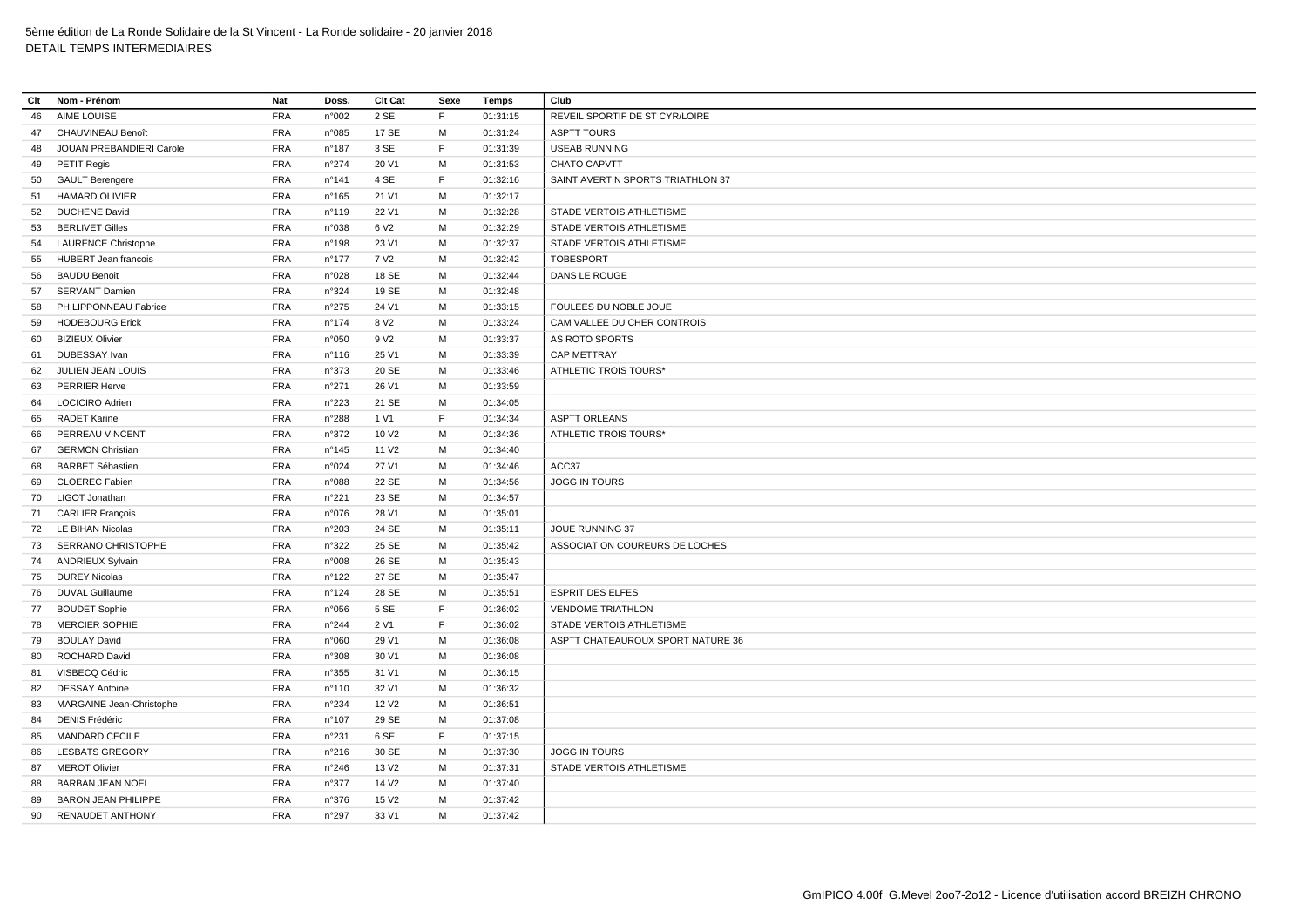| Clt | Nom - Prénom               | Nat        | Doss. | Clt Cat           | Sexe | Temps    | Club                              |
|-----|----------------------------|------------|-------|-------------------|------|----------|-----------------------------------|
| 91  | <b>REYES Grégory</b>       | <b>FRA</b> | n°300 | 34 V1             | M    | 01:37:47 |                                   |
| 92  | LEVERRIER Johann           | <b>FRA</b> | n°218 | 35 V1             | M    | 01:37:50 |                                   |
| 93  | VALQUE SEBASTIEN           | <b>FRA</b> | n°365 | 36 V1             | M    | 01:37:52 |                                   |
| 94  | <b>BEORD</b> Sebastien     | <b>FRA</b> | n°037 | 37 V1             | M    | 01:38:03 |                                   |
| 95  | <b>MONTIGNY DANY</b>       | <b>FRA</b> | n°366 | 38 V1             | M    | 01:38:06 |                                   |
| 96  | VIET Grégoire              | <b>FRA</b> | n°350 | 31 SE             | M    | 01:38:20 | DANS LE ROUGE                     |
| 97  | <b>FAUCHOUX Thierry</b>    | <b>FRA</b> | n°129 | 4 V3              | М    | 01:38:21 |                                   |
| 98  | DEFRANOUX Julien           | FRA        | n°103 | 39 V1             | М    | 01:38:35 |                                   |
| 99  | <b>BOYER Joffrey</b>       | <b>FRA</b> | n°065 | 32 SE             | M    | 01:38:53 |                                   |
|     | 100 AUPIED Laurent         | <b>FRA</b> | n°018 | 40 V1             | М    | 01:39:08 |                                   |
| 101 | <b>ZENNIR YANNICK</b>      | <b>FRA</b> | n°374 | 16 V <sub>2</sub> | M    | 01:39:22 |                                   |
|     | 102 GROSPERRIN Guillaume   | <b>FRA</b> | n°156 | 41 V1             | M    | 01:39:32 | <b>GENERATION TRAIL BLOIS</b>     |
| 103 | <b>BOUTREAU EDERN</b>      | <b>FRA</b> | n°371 | 42 V1             | M    | 01:40:00 | COURIR A SAINT GERVAIS            |
| 104 | VIGNEAU VIGNEAUERIC        | <b>FRA</b> | n°351 | 5 V3              | M    | 01:40:12 | LES COUREURS NEPALAIS DE PANZOULT |
| 105 | <b>BERTHELOT Christian</b> | <b>FRA</b> | n°040 | 17 V2             | M    | 01:40:12 | A.S.P.T.T. BLOIS                  |
|     | 106 SALME Christophe       | <b>FRA</b> | n°315 | 43 V1             | M    | 01:40:23 |                                   |
|     | 107 FAUCHEUX FABRICE       | <b>FRA</b> | n°127 | 44 V1             | М    | 01:40:23 | AS ROTO SPORTS                    |
| 108 | <b>VERDIER CHRISTOPHE</b>  | <b>FRA</b> | n°346 | 45 V1             | M    | 01:40:26 |                                   |
| 109 | <b>REDON BRUNO</b>         | <b>FRA</b> | n°294 | 18 V <sub>2</sub> | М    | 01:40:33 | ACC37                             |
|     | 110 DURAND Cedric          | <b>FRA</b> | n°121 | 46 V1             | М    | 01:41:01 |                                   |
|     | 111 PAIS Ramiro            | <b>FRA</b> | n°263 | 47 V1             | M    | 01:41:03 | S T MICROELECTRONICS              |
|     | 112 DUVEAU Julien          | <b>FRA</b> | n°125 | 48 V1             | М    | 01:41:03 |                                   |
|     | 113 MORISSE Alexandre      | <b>FRA</b> | n°251 | 49 V1             | M    | 01:41:04 |                                   |
| 114 | <b>DESHAYES Aurélien</b>   | <b>FRA</b> | n°109 | 33 SE             | M    | 01:41:15 | <b>INVACARE</b>                   |
|     | 115 COURTIN JEAN-LUC       | <b>FRA</b> | n°094 | 6 V3              | M    | 01:41:19 |                                   |
|     | 116 LEBOURG David          | <b>FRA</b> | n°207 | 50 V1             | М    | 01:41:25 |                                   |
|     | 117 CARTIER Johnny         | <b>FRA</b> | n°081 | 51 V1             | M    | 01:41:31 |                                   |
|     | 118 VIERA RIES Marcel      | <b>FRA</b> | n°349 | 19 V <sub>2</sub> | М    | 01:41:43 | STADE VERTOIS ATHLETISME          |
|     | 119 BOULBES GERARD         | <b>FRA</b> | n°061 | 20 V <sub>2</sub> | M    | 01:41:57 |                                   |
|     | 120 LECOCQ Hervé           | <b>FRA</b> | n°210 | 34 SE             | M    | 01:42:07 |                                   |
|     | 121 COULM Pierre           | <b>FRA</b> | n°093 | 21 V <sub>2</sub> | M    | 01:42:37 |                                   |
|     | 122 BAUDET Christophe      | <b>FRA</b> | n°027 | 22 V <sub>2</sub> | M    | 01:42:48 |                                   |
|     | 123 BARBIRATO Stéphane     | <b>FRA</b> | n°025 | 52 V1             | м    | 01:43:08 |                                   |
|     | 124 PASZCZYK ERIC          | <b>FRA</b> | n°269 | 53 V1             | M    | 01:43:12 |                                   |
|     | 125 HEROUX PATRICE         | <b>FRA</b> | n°170 | 54 V1             | M    | 01:43:16 |                                   |
|     | 126 FIAULT VIRGINIE        | <b>FRA</b> | n°131 | 3 V1              | F    | 01:43:21 | LA FLECHE TRIATHLON               |
| 127 | PARLANGE Jérome            | <b>FRA</b> | n°266 | 55 V1             | М    | 01:43:28 |                                   |
|     | 128 COSSON Noël            | <b>FRA</b> | n°092 | 56 V1             | M    | 01:43:32 | FOULEES DU NOBLE JOUE             |
| 129 | <b>CABLE Marcel</b>        | <b>FRA</b> | n°070 | 57 V1             | M    | 01:43:36 | STADE VERTOIS ATHLETISME          |
| 130 | <b>QUENARDELLE Pascal</b>  | <b>FRA</b> | n°286 | 23 V <sub>2</sub> | M    | 01:43:53 | VTT CAP SKF                       |
|     | 131 GUERN PIERRE YVES      | <b>FRA</b> | n°159 | 24 V <sub>2</sub> | М    | 01:43:54 | SOLIDAIRES EN PELOTON             |
|     | 132 ROSSO Pierre           | FRA        | n°186 | 58 V1             | M    | 01:43:54 | SOLIDAIRES EN PELOTON             |
|     | 133 OLIVIER Franck         | <b>FRA</b> | n°259 | 25 V <sub>2</sub> | M    | 01:44:04 |                                   |
|     | 134 LEVERRIER VERONIQUE    | <b>FRA</b> | n°219 | 7 SE              | F    | 01:44:15 | AVENIR AMBOISE ATHLETISME         |
|     | 135 DUBOIS OLIVIER         | <b>FRA</b> | n°117 | 59 V1             | M    | 01:44:15 | AC CLOYES                         |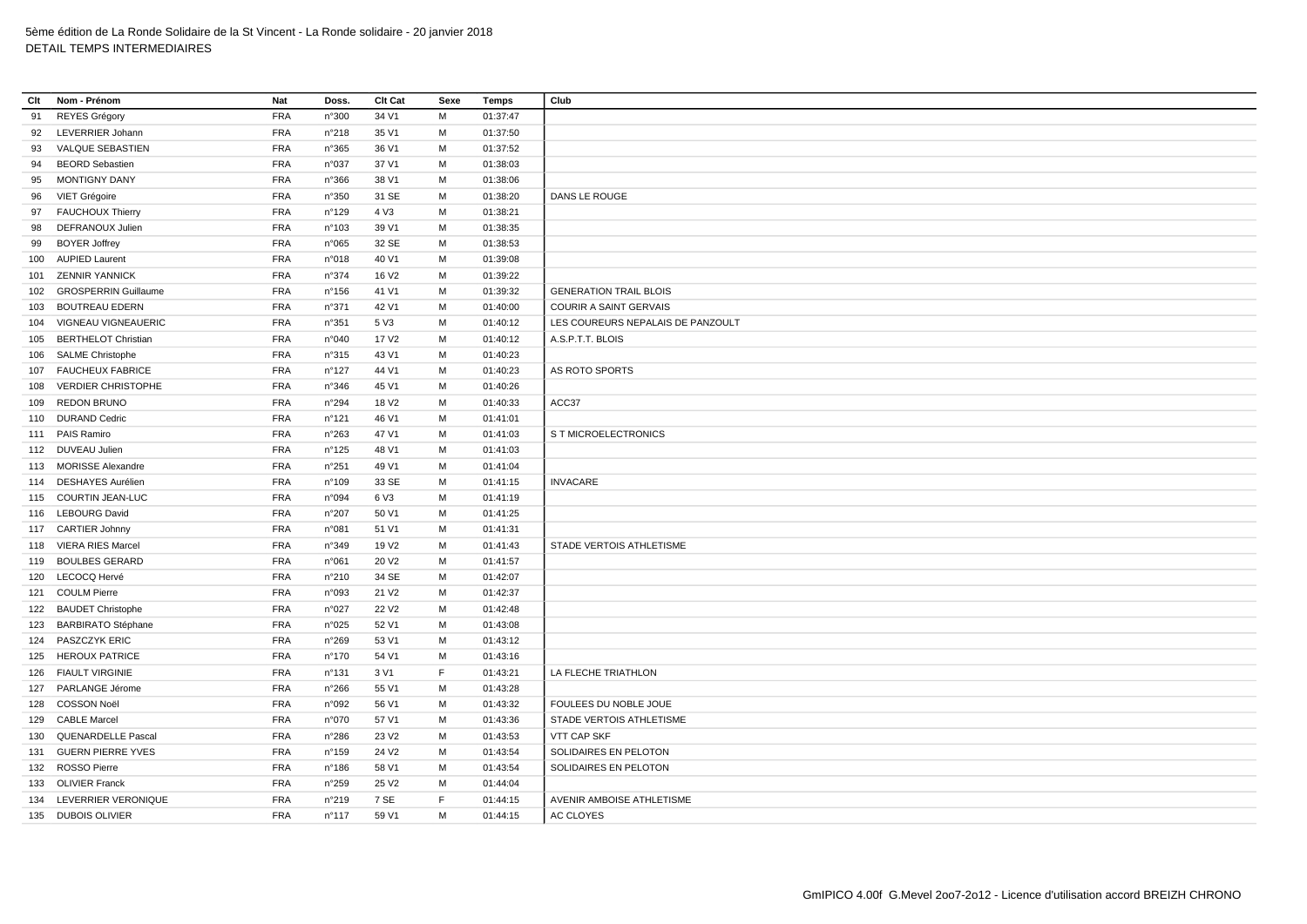| Clt | Nom - Prénom                | Nat        | Doss.           | Clt Cat           | Sexe | <b>Temps</b> | Club                             |
|-----|-----------------------------|------------|-----------------|-------------------|------|--------------|----------------------------------|
| 136 | <b>MASVIGNER Thibaut</b>    | <b>FRA</b> | n°239           | 60 V1             | M    | 01:44:17     | <b>INVACARE</b>                  |
|     | 137 CARTEREAU Steve         | <b>FRA</b> | n°079           | 35 SE             | M    | 01:44:18     | <b>FAIVELEY TRANSPORT</b>        |
|     | 138 BARYUN Dawoud           | <b>FRA</b> | n°026           | 36 SE             | M    | 01:44:33     |                                  |
|     | 139 CHESNIER STEPHANE       | <b>FRA</b> | n°369           | 61 V1             | M    | 01:44:38     | LES MOLLETS DE GATINES VALENCAY  |
|     | 140 DAYRON Fabrice          | <b>FRA</b> | n°100           | 26 V <sub>2</sub> | M    | 01:45:00     |                                  |
|     | 141 BERTRAND Michel         | <b>FRA</b> | n°044           | 27 V <sub>2</sub> | M    | 01:45:01     | MAIRIE D AMBOISE                 |
|     | 142 BESNARD-GAUTHIER Nicole | <b>FRA</b> | n°046           | 1 V <sub>2</sub>  | F    | 01:45:03     | <b>COURIR A SAINT GERVAIS</b>    |
|     | 143 RENARD ALAIN            | <b>FRA</b> | n°295           | 28 V <sub>2</sub> | M    | 01:45:15     |                                  |
|     | 144 PASCAL Laurence         | <b>FRA</b> | n°268           | 29 V <sub>2</sub> | м    | 01:45:50     |                                  |
|     | 145 HECQ GEORGES            | <b>FRA</b> | n°381           | 1 V4              | M    | 01:45:55     | <b>ASPTT TOURS</b>               |
|     | 146 LAILLE CARINE           | <b>FRA</b> | n°192           | 4 V1              | E    | 01:45:58     | STADE VERTOIS ATHLETISME         |
|     | 147 BERNIER Pascale         | <b>FRA</b> | n°039           | 2 V <sub>2</sub>  | F    | 01:46:32     |                                  |
|     | 148 GAUTHIER Philippe       | <b>FRA</b> | $n^{\circ}$ 143 | 7 V3              | М    | 01:46:35     | <b>COURIR A SAINT GERVAIS</b>    |
|     | 149 HAREL David             | <b>FRA</b> | n°167           | 62 V1             | M    | 01:46:41     | 4 T ONE                          |
|     | 150 BOUJU Akexandre         | <b>FRA</b> | n°058           | 37 SE             | М    | 01:46:44     | NOUZILLY ATHLETISME              |
|     | 151 ANNAT Victor            | <b>FRA</b> | n°010           | 38 SE             | M    | 01:46:48     |                                  |
|     | 152 MONROSTY Bertrand       | <b>FRA</b> | $n^{\circ}248$  | 63 V1             | M    | 01:47:04     | FOULEES DU NOBLE JOUE            |
|     | 153 HOLZAPFEL Marion        | <b>FRA</b> | $n^{\circ}$ 176 | 8 SE              | F    | 01:47:07     | PARIS UC                         |
|     | 154 PETIT Marc              | <b>FRA</b> | n°273           | 8 V3              | М    | 01:47:11     |                                  |
|     | 155 DARGES Jean-Sébastien   | <b>FRA</b> | n°099           | 39 SE             | M    | 01:47:11     | <b>INVACARE</b>                  |
|     | 156 ROMMELARD ERIC          | <b>FRA</b> | n°311           | 30 V <sub>2</sub> | M    | 01:47:15     | AVENIR AMBOISE ATHLETISME        |
|     | 157 CARLI-BASSET Xavier     | <b>FRA</b> | n°074           | 31 V <sub>2</sub> | M    | 01:47:16     |                                  |
|     | 158 SORET Thomas            | <b>FRA</b> | n°327           | 2 ES              | M    | 01:47:26     |                                  |
|     | 159 LEZEAU Jean-charles     | <b>FRA</b> | n°220           | 32 V <sub>2</sub> | M    | 01:47:28     | <b>VERNOU RUNNING TRAIL</b>      |
|     | 160 HURTAULT Cyrille        | <b>FRA</b> | n°181           | 64 V1             | М    | 01:47:32     | FOULEES DU NOBLE JOUE            |
|     | 161 BODIN Sébastien         | <b>FRA</b> | n°051           | 65 V1             | M    | 01:47:34     | STADE VERTOIS ATHLETISME         |
|     | 162 GIACOSA MICHEL          | <b>FRA</b> | n°147           | 9 V3              | M    | 01:47:40     | CAP METTRAY                      |
|     | 163 RAVEN Isabelle          | <b>FRA</b> | n°292           | 5 V1              | F    | 01:47:50     |                                  |
|     | 164 DA CRUZ José            | <b>FRA</b> | n°097           | 66 V1             | м    | 01:47:50     |                                  |
|     | 165 LATOURNERIE Jerome      | <b>FRA</b> | n°197           | 67 V1             | M    | 01:47:53     |                                  |
|     |                             |            |                 |                   |      |              |                                  |
|     | 166 PROUST Jérôme           | <b>FRA</b> | n°284           | 68 V1             | М    | 01:47:59     | <b>RUN IN PRUNAY</b>             |
|     | 167 ORY Sébastien           | <b>FRA</b> | n°261           | 69 V1             | M    | 01:48:10     |                                  |
|     | 168 ARCANGELI Jean-Pascal   | <b>FRA</b> | n°012           | 70 V1             | М    | 01:48:10     |                                  |
|     | 169 ALIX Frederic           | <b>FRA</b> | n°006           | 71 V1             | M    | 01:48:11     |                                  |
|     | 170 SAUTER Fabrice          | <b>FRA</b> | n°320           | 33 V <sub>2</sub> | М    | 01:48:11     |                                  |
|     | 171 ARCHILES Alexandre      | <b>FRA</b> | n°213           | 34 V <sub>2</sub> | M    | 01:48:11     | <b>INFOSPORT LOIRET</b>          |
|     | 172 GARNIER Julien          | <b>FRA</b> | n°140           | 72 V1             | М    | 01:48:16     | ORLEANS TRIATHLON CLUB 45        |
|     | 173 SAMBAR RONY             | <b>FRA</b> | n°316           | 40 SE             | M    | 01:48:17     |                                  |
|     | 174 CABLE Stella            | <b>FRA</b> | n°071           | 6 V1              | F    | 01:48:25     | STADE VERTOIS ATHLETISME         |
|     | 175 PAGE LUDOVIC            | <b>FRA</b> | n°262           | 73 V1             | M    | 01:48:33     | <b>AVENIR AMBOISE ATHLETISME</b> |
|     | 176 GOEHRING Hervé          | <b>FRA</b> | n°149           | 74 V1             | М    | 01:48:34     |                                  |
|     | 177 VIOUX CYRILLE           | <b>FRA</b> | n°354           | 75 V1             | M    | 01:48:35     |                                  |
|     | 178 PESSON Laurence         | <b>FRA</b> | $n^{\circ}272$  | 7 V1              | E    | 01:48:45     | <b>RUN IN PRUNAY</b>             |
|     | 179 VALLEE Astrid           | <b>FRA</b> | n°340           | 8 V1              | E    | 01:48:48     |                                  |
|     | 180 ALBERT Stéphane         | <b>FRA</b> | n°004           | 35 V2             | M    | 01:49:14     |                                  |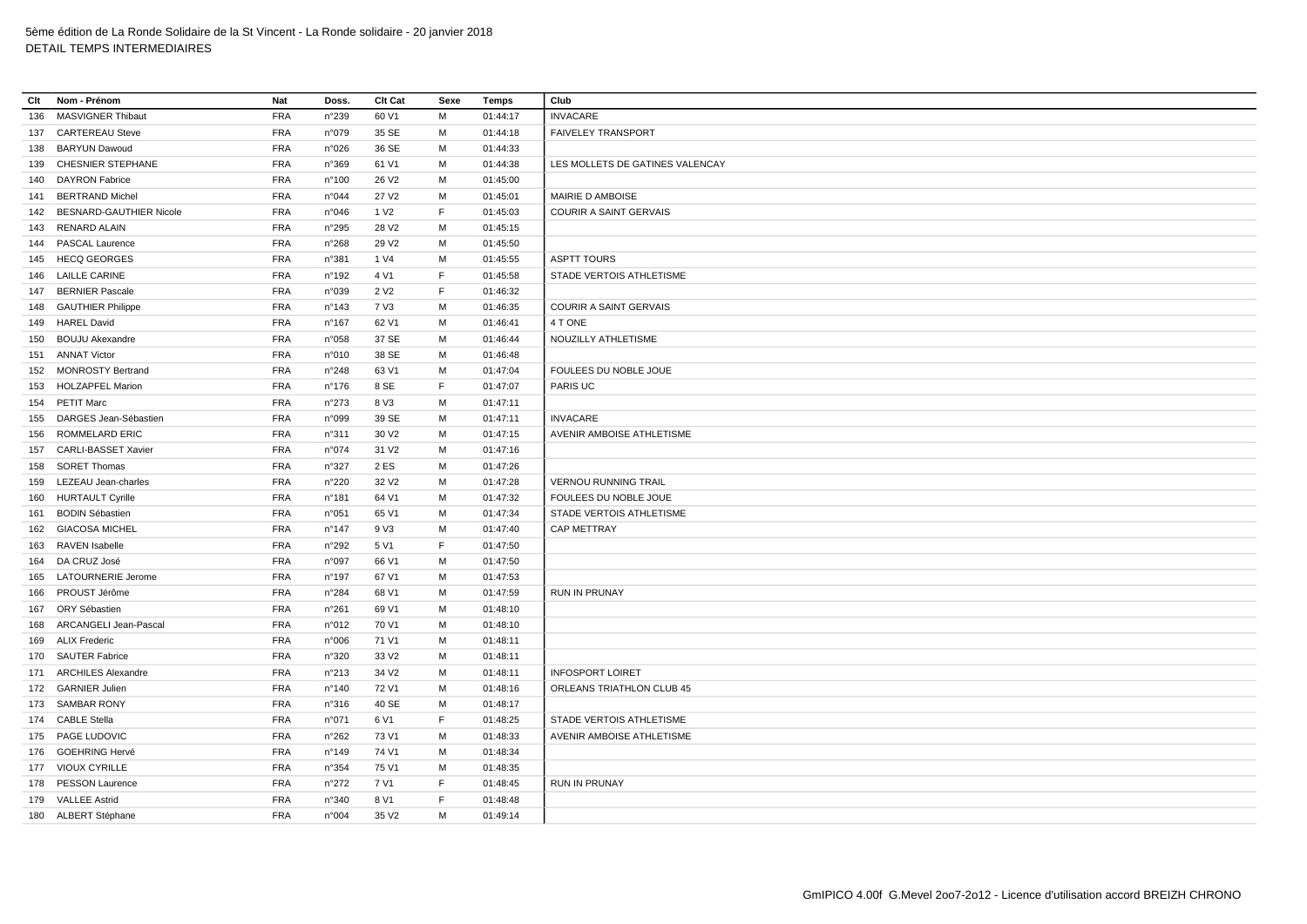| Clt | Nom - Prénom                  | Nat        | Doss.           | Clt Cat           | Sexe | Temps    | Club                                   |
|-----|-------------------------------|------------|-----------------|-------------------|------|----------|----------------------------------------|
| 181 | <b>LINGEE SEVERINE</b>        | <b>FRA</b> | n°222           | 9 SE              | F    | 01:49:18 |                                        |
|     | 182 RENARD Dominique          | <b>FRA</b> | n°296           | 36 V <sub>2</sub> | М    | 01:49:34 |                                        |
|     | 183 VALO Maxime               | <b>FRA</b> | n°341           | 41 SE             | M    | 01:49:59 |                                        |
| 184 | SIMON Mathieu                 | <b>FRA</b> | n°326           | 42 SE             | M    | 01:49:59 |                                        |
|     | 185 VIEMONT Laurent           | <b>FRA</b> | n°348           | 76 V1             | M    | 01:50:11 | ETOILE SPORTIVE OLIVET                 |
| 186 | <b>DECOGNET Pascal</b>        | <b>FRA</b> | $n^{\circ}102$  | 77 V1             | M    | 01:50:17 | <b>JOGG IN TOURS</b>                   |
|     | 187 RESTOUEIX Jean-Jacques    | <b>FRA</b> | n°299           | 10 V3             | M    | 01:50:28 | SOLIDAIRES EN PELOTON                  |
|     | 188 LEFERT David              | <b>FRA</b> | n°211           | 43 SE             | М    | 01:50:29 |                                        |
|     | 189 TORZINI Vincent           | <b>FRA</b> | n°336           | 44 SE             | M    | 01:50:44 |                                        |
| 190 | MAISONNIER Stéphane           | <b>FRA</b> | n°229           | 78 V1             | M    | 01:51:14 | FOULEES DU NOBLE JOUE                  |
| 191 | <b>BOMME Karl</b>             | <b>FRA</b> | n°053           | 79 V1             | M    | 01:51:14 | FOULEES DU NOBLE JOUE                  |
|     | 192 MANCHON Antony            | <b>FRA</b> | n°230           | 80 V1             | M    | 01:51:14 | FOULEES DU NOBLE JOUE                  |
| 193 | VIGNERON Jean-michel          | FRA        | n°352           | 81 V1             | M    | 01:51:34 | US PALAISEAU TRIATHLON                 |
| 194 | SOUANEF BRUNO                 | <b>FRA</b> | n°328           | 37 V <sub>2</sub> | М    | 01:51:38 | JOGG IN TOURS                          |
|     | 195 GRANDIN Philippe          | <b>FRA</b> | n°150           | 38 V <sub>2</sub> | M    | 01:51:42 | ATHLETIC TROIS TOURS*                  |
|     | 196 BREE SANDRINE             | <b>FRA</b> | n°066           | 9 V1              | F    | 01:51:43 | US RENAUDINE ATHLE CROSS               |
|     | 197 ANET Emilien              | <b>FRA</b> | n°009           | 45 SE             | M    | 01:51:46 |                                        |
|     | 198 ALBERQUE REYES Isabelle   | <b>FRA</b> | n°003           | 10 V1             | F    | 01:51:48 |                                        |
| 199 | <b>MARQUET Astrid</b>         | <b>FRA</b> | $n^{\circ}236$  | 11 V1             | F    | 01:51:50 |                                        |
|     | 200 LAW Bernard               | <b>FRA</b> | n°200           | 2 V4              | М    | 01:51:52 | ACC37                                  |
| 201 | <b>BAILLY Pascal</b>          | <b>FRA</b> | n°019           | 39 V <sub>2</sub> | М    | 01:52:02 |                                        |
|     | 202 LEFEVRE Alban             | <b>FRA</b> | n°212           | 46 SE             | M    | 01:52:16 |                                        |
| 203 | PORTE Jean-Michel             | <b>FRA</b> | n°282           | 40 V <sub>2</sub> | M    | 01:52:24 |                                        |
|     | 204 PORTE Alison              | <b>FRA</b> | n°281           | 10 SE             | F    | 01:52:24 | <b>ASPPT BLOIS</b>                     |
| 205 | <b>BAUDU Olivier</b>          | <b>FRA</b> | n°029           | 47 SE             | М    | 01:52:25 | DANS LE ROUGE                          |
|     | 206 WAGNER Alexis             | <b>FRA</b> | n°356           | 82 V1             | M    | 01:52:45 |                                        |
| 207 | <b>BERTOLINO Cecile</b>       | <b>FRA</b> | n°041           | 11 SE             | F    | 01:53:28 | <b>TEAM TRAIL TOURAINE</b>             |
|     | 208 CHAMBRIN SALVADOR Anthony | <b>FRA</b> | n°084           | 48 SE             | M    | 01:53:37 |                                        |
| 209 | VAUCELLE PHILIPPE             | <b>FRA</b> | n°345           | 41 V <sub>2</sub> | M    | 01:53:45 | <b>US FAIVELEY</b>                     |
|     | 210 FRANCESCAT Xavier         | <b>FRA</b> | $n^{\circ}$ 137 | 83 V1             | M    | 01:54:07 | ST MICROELECTRONICS                    |
|     | 211 CARLIER Carole            | <b>FRA</b> | n°075           | 12 V1             | F    | 01:54:07 |                                        |
|     | 212 DELALANDE NICOLAS         | <b>FRA</b> | n°105           | 49 SE             | M    | 01:54:15 |                                        |
|     | 213 LE MOINE STEPHANE         | <b>FRA</b> | n°358           | 42 V <sub>2</sub> | М    | 01:54:15 |                                        |
|     | 214 BOURNEIL Virginie         | <b>FRA</b> | n°063           | 13 V1             | F.   | 01:54:16 |                                        |
|     | 215 AUBRIOT Mylene            | <b>FRA</b> | n°014           | 12 SE             | F    | 01:54:32 | AS FLEURY LES AUBRAIS SARAN ATHLETISME |
|     | 216 LOUIS Philippe            | <b>FRA</b> | n°224           | 43 V <sub>2</sub> | M    | 01:54:39 |                                        |
|     | 217 BAIZ TAOUFIK              | <b>FRA</b> | n°020           | 50 SE             | M    | 01:54:53 |                                        |
|     | 218 RICHER CHRISTOPHE         | <b>FRA</b> | n°304           | 44 V <sub>2</sub> | M    | 01:54:54 |                                        |
|     | 219 PINAULT Cécile            | <b>FRA</b> | n°279           | 1 ES              | F    | 01:55:00 | <b>ASCMC</b>                           |
| 220 | VINCENDEAU-DENIS Stéphanie    | <b>FRA</b> | n°353           | 14 V1             | F    | 01:55:01 | AVENIR AMBOISE ATHLETISME              |
|     | 221 LOUVARD Fabienne          | <b>FRA</b> | n°226           | 15 V1             | F    | 01:55:08 | AVENIR AMBOISE ATHLETISME              |
|     | 222 MOYER Richard             | <b>FRA</b> | n°253           | 45 V <sub>2</sub> | M    | 01:55:11 | A.S.ROTOSPORTSRUNNING                  |
| 223 | PERICAT PATRICE               | <b>FRA</b> | n°359           | 46 V <sub>2</sub> | M    | 01:55:30 |                                        |
|     | 224 RIFFAULT Cyril            | <b>FRA</b> | n°305           | 84 V1             | M    | 01:55:35 | STADE VERTOIS ATHLETISME               |
|     | 225 BOURON Simon              | <b>FRA</b> | n°064           | 47 V2             | M    | 01:55:38 |                                        |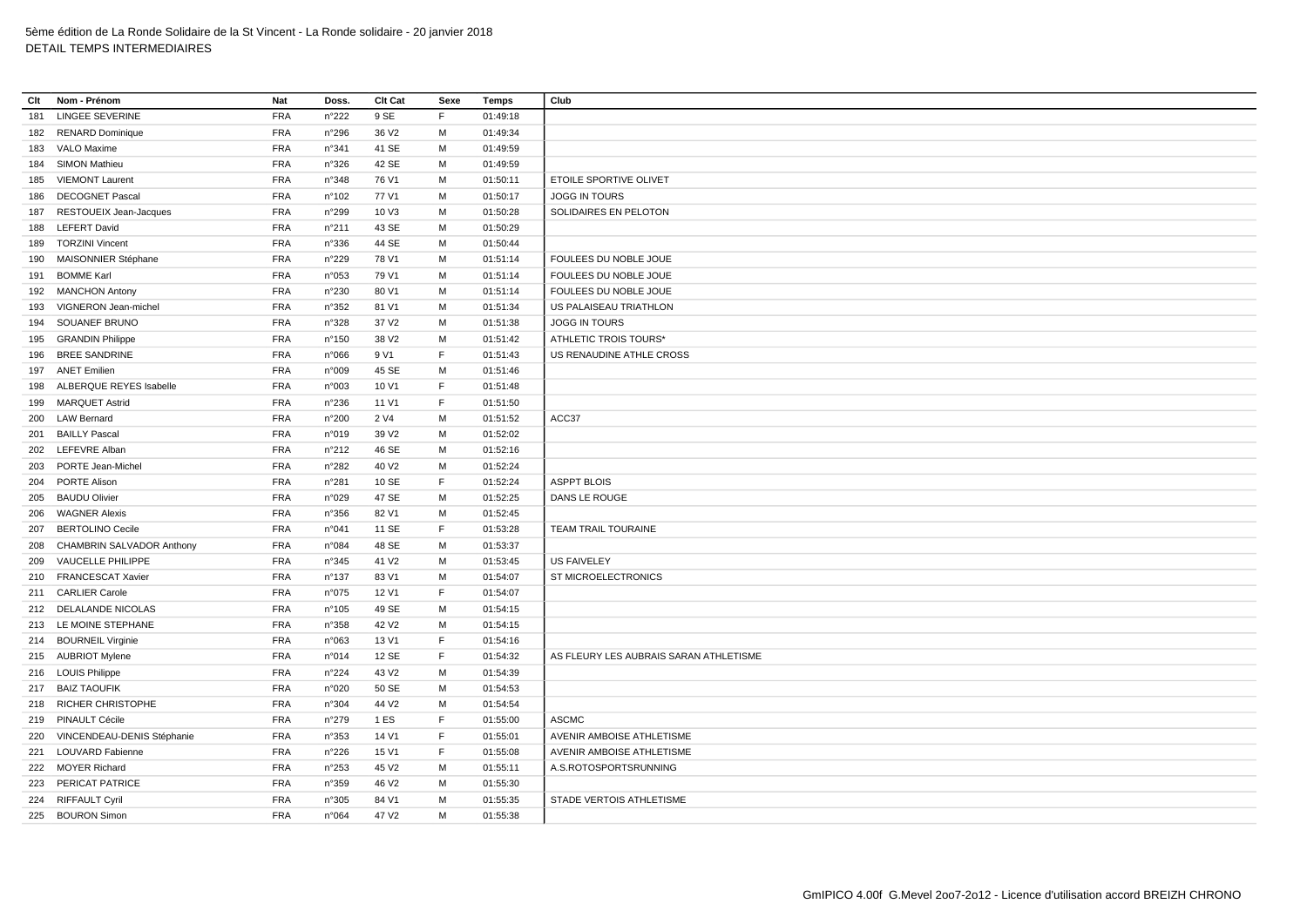| Clt | Nom - Prénom                  | Nat        | Doss.           | Clt Cat           | Sexe         | Temps                | Club                          |
|-----|-------------------------------|------------|-----------------|-------------------|--------------|----------------------|-------------------------------|
| 226 | <b>CHAMBON FRANCOIS MARIE</b> | <b>FRA</b> | n°360           | 51 SE             | M            | 01:56:02             |                               |
|     | 227 AQUILO SEBASTIEN          | <b>FRA</b> | n°011           | 85 V1             | M            | 01:56:09             | <b>US VENDOME TRIATHLON</b>   |
| 228 | MORISSET Jezabel              | <b>FRA</b> | n°252           | 16 V1             | E            | 01:56:20             |                               |
| 229 | <b>PARLANGE Claire</b>        | <b>FRA</b> | n°265           | 17 V1             | $\mathsf F$  | 01:56:38             |                               |
| 230 | <b>VALADE Laurent</b>         | <b>FRA</b> | n°339           | 86 V1             | м            | 01:56:39             | <b>ASNVB</b>                  |
|     | 231 MAISONNEUVE Nadege        | <b>FRA</b> | n°228           | 13 SE             | $\mathsf F$  | 01:57:33             |                               |
| 232 | CARPENTIER JEAN-CLAUDE        | <b>FRA</b> | n°077           | 3 V4              | M            | 01:57:47             | <b>COURIR A SAINT GERVAIS</b> |
| 233 | <b>JEAN Amelie</b>            | <b>FRA</b> | n°185           | 18 V1             | E            | 01:58:01             |                               |
| 234 | <b>RIBANNEAU Sylvain</b>      | <b>FRA</b> | n°302           | 52 SE             | M            | 01:58:02             |                               |
|     | 235 ARFEL Magali              | <b>FRA</b> | n°013           | 19 V1             | F            | 01:58:09             | SOLIDAIRES EN PELOTON         |
| 236 | PAQUET Aude                   | <b>FRA</b> | n°264           | 14 SE             | $\mathsf F$  | 01:58:11             | TEAM TRIATHLON 87             |
|     | 237 DUPONT Jannice            | <b>FRA</b> | n°120           | 15 SE             | F            | 01:58:11             |                               |
| 238 | <b>LATOUR FLORENCE</b>        | <b>FRA</b> | n°196           | 20 V1             | $\mathsf F$  | 01:58:17             | JR37                          |
| 239 | <b>GRANDSIRE Leonor</b>       | <b>FRA</b> | n°151           | 3 V <sub>2</sub>  | $\mathsf{F}$ | 01:58:29             |                               |
|     | 240 QUINQUENEAU Tony          | <b>FRA</b> | n°287           | 53 SE             | M            | 01:58:36             |                               |
| 241 | <b>DUCHENE SEBASTIEN</b>      | <b>FRA</b> | n°367           | 54 SE             | M            | 01:58:37             | ESO                           |
|     | 242 BROUET Arnaud             | <b>FRA</b> | n°067           | 48 V2             | M            | 01:58:38             |                               |
| 243 | <b>BARATEAU Patrick</b>       | <b>FRA</b> | n°023           | 49 V <sub>2</sub> | м            | 01:59:08             | JF HERBAULT FOOT              |
| 244 | <b>JAHAN Laurence</b>         | <b>FRA</b> | n°183           | 4 V <sub>2</sub>  | $\mathsf F$  | 01:59:12             | FOULEES DU NOBLE JOUE         |
|     | 245 FOUACHE Eric              | <b>FRA</b> | $n^{\circ}$ 134 | 87 V1             | M            | 01:59:17             |                               |
|     | 246 RAULT THIERRY             | <b>FRA</b> | n°291           | 88 V1             | M            | 01:59:24             |                               |
|     | LAQUERRIERE NATHALIE          | <b>FRA</b> | n°195           | 16 SE             | F            | 01:59:36             |                               |
| 247 | 248 HERIN Mikael              | <b>FRA</b> | n°169           | 89 V1             | M            |                      | SOLIDAIRES EN PELOTON         |
|     | <b>LAVOUX Alain</b>           | <b>FRA</b> | n°199           | 11 V3             | M            | 01:59:47<br>02:00:10 | AS NANDY ATHLETISME           |
| 249 |                               |            |                 |                   |              |                      |                               |
|     | 250 GUIGNON Jacky             | <b>FRA</b> | n°161           | 12 V3             | м            | 02:00:16             | FOULEES DU NOBLE JOUE         |
| 251 | <b>ROMIANT Pascal</b>         | <b>FRA</b> | n°309           | 50 V2             | M            | 02:00:26             |                               |
| 252 | <b>TORTAY Alain</b>           | <b>FRA</b> | n°335           | 51 V <sub>2</sub> | M            | 02:00:26             | US RENAUDINE ATHLE CROSS      |
| 253 | <b>RENAULT Sylvie</b>         | <b>FRA</b> | n°298           | 5 V <sub>2</sub>  | $\mathsf F$  | 02:00:30             | STADE VERTOIS ATHLETISME      |
| 254 | BELMANNA Chabane              | <b>FRA</b> | n°036           | 52 V <sub>2</sub> | M            | 02:00:58             | STADE VERTOIS ATHLETISME      |
| 255 | <b>MARTENS Maxime</b>         | <b>FRA</b> | n°237           | 55 SE             | M            | 02:00:59             |                               |
| 256 | <b>CAMARD Thierry</b>         | <b>FRA</b> | n°073           | 53 V2             | M            | 02:01:02             | STADE VERTOIS ATHLETISME      |
|     | 257 URSELY Frédéric           | <b>FRA</b> | n°338           | 90 V1             | М            | 02:01:35             | TRIATHLON CLUB JOUE LES TOURS |
| 258 | DANH Thi-Thanh                | <b>FRA</b> | n°098           | 6 V <sub>2</sub>  | F            | 02:01:46             |                               |
| 259 | <b>MAXWELL Olivier</b>        | <b>FRA</b> | n°241           | 54 V2             | M            | 02:01:47             | STADE VERTOIS ATHLETISME      |
| 260 | <b>PUYSEGUR Pierre</b>        | <b>FRA</b> | n°285           | 56 SE             | м            | 02:01:47             | DANS LE ROUGE                 |
| 261 | <b>GERARD Damien</b>          | <b>FRA</b> | $n^{\circ}$ 144 | 3 ES              | м            | 02:02:10             |                               |
| 262 | <b>PRIEUR Jacky</b>           | <b>FRA</b> | n°283           | 55 V2             | M            | 02:02:15             |                               |
| 263 | <b>BORTONE NATHALIE</b>       | FRA        | n°054           | 21 V1             | F            | 02:02:26             |                               |
| 264 | <b>LAW-ATHION Pierre</b>      | <b>FRA</b> | n°201           | 57 SE             | М            | 02:02:44             |                               |
| 265 | <b>RIANT Didier</b>           | <b>FRA</b> | n°301           | 13 V3             | м            | 02:02:47             | STADE VERTOIS ATHLETISME      |
| 266 | <b>AUDET Victor</b>           | <b>FRA</b> | n°016           | 1 JU              | M            | 02:02:59             | <b>LES PODZOB</b>             |
|     | 267 LE DIGARHER AUDREY        | <b>FRA</b> | n°204           | 17 SE             | E            | 02:03:25             |                               |
| 268 | <b>BERTRAND DENIS</b>         | <b>FRA</b> | n°043           | 14 V3             | M            | 02:03:48             | S/L US ST PIERRE DES CORPS    |
|     | 269 GAUTHIER Jean-Baptiste    | <b>FRA</b> | n°142           | 58 SE             | м            | 02:03:56             |                               |
|     | 270 RATOUIT NICOLE            | <b>FRA</b> | n°290           | 1 V <sub>3</sub>  | E            | 02:03:58             | JOUE RUNNING 37               |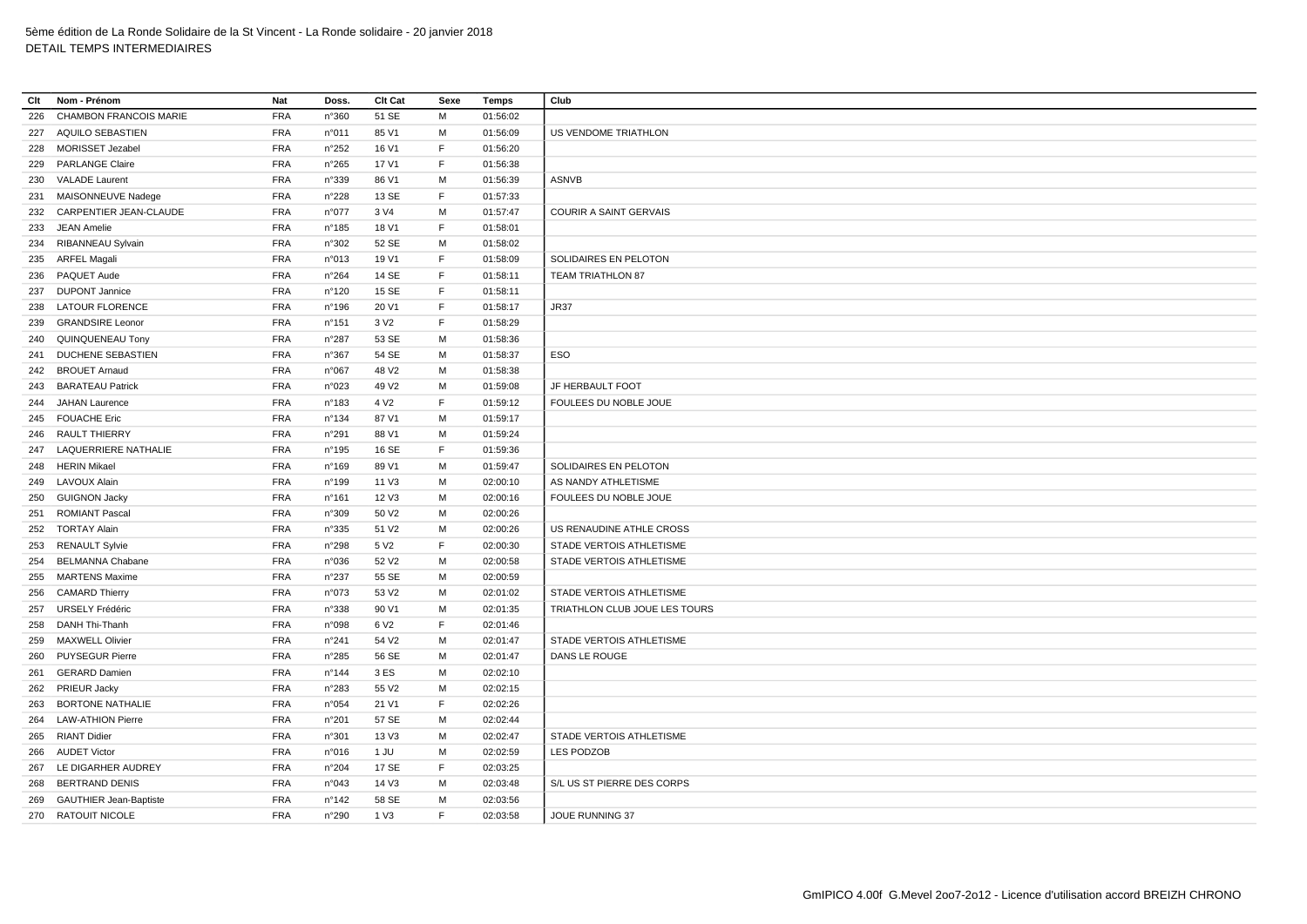| <b>FRA</b><br><b>DORON Clotilde</b><br>$n^{\circ}114$<br>22 V1<br>F<br>02:03:58<br>271<br><b>FRA</b><br>56 V2<br>M<br>272 BEAUDOUIN JEAN PIERRE<br>n°032<br>02:04:06<br><b>FRA</b><br>273 DEJEAN LUDOVIC<br>n°370<br>91 V1<br>M<br>02:04:18<br><b>FRA</b><br>M<br>ATHLE 91<br>274 DOURLENS ALBERTI Pascal<br>n°115<br>92 V1<br>02:04:32<br>275 ALBERTI DOURLENS Annabelle<br><b>FRA</b><br>n°005<br>23 V1<br>F<br>02:04:32<br><b>FRA</b><br>E<br>276 SAUVE SONIA<br>n°321<br>24 V1<br>02:04:38<br>277 GARCIA Hervé<br><b>FRA</b><br>57 V2<br>M<br>02:04:39<br>n°139<br>RENAUDIN NICOLAS<br><b>FRA</b><br>M<br>n°378<br>58 V <sub>2</sub><br>02:04:45<br>278<br><b>FRA</b><br><b>BROUX VIRGINIE</b><br>n°068<br>25 V1<br>F<br>02:04:51<br><b>JOGG IN TOURS</b><br>279<br><b>ROYEAU Eric</b><br><b>FRA</b><br>93 V1<br>M<br>02:05:03<br>280<br>n°312<br><b>FRA</b><br>M<br><b>LUBINEAU Laurent</b><br>$n^{\circ}227$<br>94 V1<br>02:05:08<br>281<br><b>FRA</b><br><b>DESSAY Karine</b><br>M<br>02:05:15<br>282<br>$n^{\circ}$ 111<br>95 V1<br><b>FRA</b><br>F<br><b>BRUNO Séverine</b><br>n°069<br>26 V1<br>02:05:15<br>283<br><b>FRA</b><br><b>REAU Guillaume</b><br>n°293<br>59 SE<br>M<br>02:05:21<br>284<br><b>FRA</b><br>E<br>LEBALLEUR MARION<br>n°206<br>18 SE<br>02:06:46<br>JOGG IN TOURS<br>285<br><b>MASSE EMILIE</b><br><b>FRA</b><br>n°238<br>19 SE<br>F<br>02:06:47<br>286<br><b>FRA</b><br>$\mathsf F$<br><b>RAMAYE KATTY</b><br>n°368<br>27 V1<br>02:06:53<br>287<br><b>BALLON Karine</b><br><b>FRA</b><br>F<br>02:07:22<br>AS FLEURY LES AUBRAIS SARAN ATHLETISME<br>n°021<br>28 V1<br>288<br><b>FRA</b><br>E<br><b>FONSECA Daniela</b><br>$n^{\circ}$ 132<br>29 V1<br>02:07:28<br>289<br><b>BOULE-GOUSSEAU Laetitia</b><br><b>FRA</b><br>F<br>02:07:47<br>AVENIR AMBOISE ATHLETISME<br>290<br>n°062<br>30 V1<br><b>FRA</b><br>F<br><b>JUNG SEVERINE</b><br>31 V1<br>02:07:47<br>AVENIR AMBOISE ATHLETISME<br>$n^{\circ}$ 190<br>291<br>292 BOULAIS FLORENCE<br><b>FRA</b><br>32 V1<br>F<br>02:07:47<br>AVENIR AMBOISE ATHLETISME<br>n°059<br><b>FRA</b><br>293 LE BERRE Grégory<br>60 SE<br>M<br>02:07:52<br>n°202<br><b>FRA</b><br>E<br>294 LE GOFF Laurence<br>n°205<br>33 V1<br>02:07:59<br>ST MICROELECTRONICS<br><b>FRA</b><br>F<br><b>BAZIN Anne-Elisabeth</b><br>20 SE<br>REVEIL SPORTIF DE ST CYR/LOIRE<br>n°031<br>02:07:59<br>295<br><b>FRA</b><br><b>BURY FRANCOIS</b><br>n°357<br>96 V1<br>M<br>02:09:28<br>296<br>ELUARD FLORENCE<br><b>FRA</b><br>21 SE<br>$\mathsf F$<br>02:09:46<br>n°363<br>297<br><b>FRA</b><br>E<br><b>DERRE NADEGE</b><br>22 SE<br>02:09:49<br>298<br>$n^{\circ}$ 108<br>HEULOT-FOUQUET Françoise<br><b>FRA</b><br>7 V <sub>2</sub><br>F<br>02:10:10<br>n°172<br>SOLIDAIRES EN PELOTON<br>299<br><b>FRA</b><br>M<br><b>FOUQUET Benjamin</b><br>61 SE<br>SOLIDAIRES EN PELOTON<br>300<br>$n^{\circ}$ 135<br>02:10:10<br><b>HEULOT Marianne</b><br><b>FRA</b><br>23 SE<br>$\mathsf F$<br>SOLIDAIRES EN PELOTON<br>$n^{\circ}$ 171<br>02:10:10<br>301<br><b>FRA</b><br>15 V3<br>M<br>302 CURABET Dominique<br>n°096<br>02:10:10<br><b>FRA</b><br>M<br><b>FOUQUET Denis</b><br>$n^{\circ}$ 136<br>59 V2<br>02:10:11<br>SOLIDAIRES EN PELOTON<br>303<br><b>FRA</b><br><b>MARCHAND CAROLE</b><br>34 V1<br>F<br>02:10:35<br>SOLIDAIRES EN PELOTON<br>n°232<br>304<br><b>FRA</b><br><b>BESCHON Jean-Francois</b><br>n°045<br>62 SE<br>M<br>02:10:43<br>305<br><b>FRA</b><br>M<br><b>TALUCHET Michael</b><br>n°331<br>97 V1<br>02:10:43<br>306<br><b>SERVANT Marc</b><br><b>FRA</b><br>n°325<br>63 SE<br>M<br>02:10:49<br>307<br><b>FRA</b><br><b>BAJORSKA FLORENCE</b><br>24 SE<br>F<br>n°380<br>02:11:05<br><b>JOGG IN TOURS</b><br>308<br><b>FRA</b><br>F<br><b>LAMBERT Pauline</b><br>25 SE<br>02:12:01<br><b>COURIR A SAINT GERVAIS</b><br>309<br>$n^{\circ}$ 193<br><b>FRA</b><br>64 SE<br>02:12:01<br>COURIR A SAINT GERVAIS<br>NOUVEAU Mathieu<br>n°257<br>M<br>310<br>311 SANCHIS Emilie<br><b>FRA</b><br>26 SE<br>F<br>n°318<br>02:13:08<br>312 HOLGADO Nadine<br><b>FRA</b><br>$\mathsf F$<br>n°175<br>35 V1<br>02:13:08<br>JR37<br>F<br>313 CACHO Magalie<br><b>FRA</b><br>n°072<br>36 V1<br>02:13:20<br><b>FRA</b><br>314 OPEICLE Alain<br>n°260<br>60 V <sub>2</sub><br>M<br>02:13:53<br>FOULEES DU NOBLE JOUE<br><b>FRA</b><br>315 JACQUIN Pascal<br>$n^{\circ}$ 182<br>98 V1<br>M<br>02:13:53<br>FOULEES DU NOBLE JOUE | Clt | Nom - Prénom | Nat | Doss. | Clt Cat | Sexe | <b>Temps</b> | Club |
|-----------------------------------------------------------------------------------------------------------------------------------------------------------------------------------------------------------------------------------------------------------------------------------------------------------------------------------------------------------------------------------------------------------------------------------------------------------------------------------------------------------------------------------------------------------------------------------------------------------------------------------------------------------------------------------------------------------------------------------------------------------------------------------------------------------------------------------------------------------------------------------------------------------------------------------------------------------------------------------------------------------------------------------------------------------------------------------------------------------------------------------------------------------------------------------------------------------------------------------------------------------------------------------------------------------------------------------------------------------------------------------------------------------------------------------------------------------------------------------------------------------------------------------------------------------------------------------------------------------------------------------------------------------------------------------------------------------------------------------------------------------------------------------------------------------------------------------------------------------------------------------------------------------------------------------------------------------------------------------------------------------------------------------------------------------------------------------------------------------------------------------------------------------------------------------------------------------------------------------------------------------------------------------------------------------------------------------------------------------------------------------------------------------------------------------------------------------------------------------------------------------------------------------------------------------------------------------------------------------------------------------------------------------------------------------------------------------------------------------------------------------------------------------------------------------------------------------------------------------------------------------------------------------------------------------------------------------------------------------------------------------------------------------------------------------------------------------------------------------------------------------------------------------------------------------------------------------------------------------------------------------------------------------------------------------------------------------------------------------------------------------------------------------------------------------------------------------------------------------------------------------------------------------------------------------------------------------------------------------------------------------------------------------------------------------------------------------------------------------------------------------------------------------------------------------------------------------------------------------------------------------------------------------------------------------------------------------------------------------------------------------------------------------------------------------------------------------------------------------------------------------------------------------------------------------------------------------------------------------------------------------------------------------------------------------------------------------------------------------------------------------|-----|--------------|-----|-------|---------|------|--------------|------|
|                                                                                                                                                                                                                                                                                                                                                                                                                                                                                                                                                                                                                                                                                                                                                                                                                                                                                                                                                                                                                                                                                                                                                                                                                                                                                                                                                                                                                                                                                                                                                                                                                                                                                                                                                                                                                                                                                                                                                                                                                                                                                                                                                                                                                                                                                                                                                                                                                                                                                                                                                                                                                                                                                                                                                                                                                                                                                                                                                                                                                                                                                                                                                                                                                                                                                                                                                                                                                                                                                                                                                                                                                                                                                                                                                                                                                                                                                                                                                                                                                                                                                                                                                                                                                                                                                                                                                                                   |     |              |     |       |         |      |              |      |
|                                                                                                                                                                                                                                                                                                                                                                                                                                                                                                                                                                                                                                                                                                                                                                                                                                                                                                                                                                                                                                                                                                                                                                                                                                                                                                                                                                                                                                                                                                                                                                                                                                                                                                                                                                                                                                                                                                                                                                                                                                                                                                                                                                                                                                                                                                                                                                                                                                                                                                                                                                                                                                                                                                                                                                                                                                                                                                                                                                                                                                                                                                                                                                                                                                                                                                                                                                                                                                                                                                                                                                                                                                                                                                                                                                                                                                                                                                                                                                                                                                                                                                                                                                                                                                                                                                                                                                                   |     |              |     |       |         |      |              |      |
|                                                                                                                                                                                                                                                                                                                                                                                                                                                                                                                                                                                                                                                                                                                                                                                                                                                                                                                                                                                                                                                                                                                                                                                                                                                                                                                                                                                                                                                                                                                                                                                                                                                                                                                                                                                                                                                                                                                                                                                                                                                                                                                                                                                                                                                                                                                                                                                                                                                                                                                                                                                                                                                                                                                                                                                                                                                                                                                                                                                                                                                                                                                                                                                                                                                                                                                                                                                                                                                                                                                                                                                                                                                                                                                                                                                                                                                                                                                                                                                                                                                                                                                                                                                                                                                                                                                                                                                   |     |              |     |       |         |      |              |      |
|                                                                                                                                                                                                                                                                                                                                                                                                                                                                                                                                                                                                                                                                                                                                                                                                                                                                                                                                                                                                                                                                                                                                                                                                                                                                                                                                                                                                                                                                                                                                                                                                                                                                                                                                                                                                                                                                                                                                                                                                                                                                                                                                                                                                                                                                                                                                                                                                                                                                                                                                                                                                                                                                                                                                                                                                                                                                                                                                                                                                                                                                                                                                                                                                                                                                                                                                                                                                                                                                                                                                                                                                                                                                                                                                                                                                                                                                                                                                                                                                                                                                                                                                                                                                                                                                                                                                                                                   |     |              |     |       |         |      |              |      |
|                                                                                                                                                                                                                                                                                                                                                                                                                                                                                                                                                                                                                                                                                                                                                                                                                                                                                                                                                                                                                                                                                                                                                                                                                                                                                                                                                                                                                                                                                                                                                                                                                                                                                                                                                                                                                                                                                                                                                                                                                                                                                                                                                                                                                                                                                                                                                                                                                                                                                                                                                                                                                                                                                                                                                                                                                                                                                                                                                                                                                                                                                                                                                                                                                                                                                                                                                                                                                                                                                                                                                                                                                                                                                                                                                                                                                                                                                                                                                                                                                                                                                                                                                                                                                                                                                                                                                                                   |     |              |     |       |         |      |              |      |
|                                                                                                                                                                                                                                                                                                                                                                                                                                                                                                                                                                                                                                                                                                                                                                                                                                                                                                                                                                                                                                                                                                                                                                                                                                                                                                                                                                                                                                                                                                                                                                                                                                                                                                                                                                                                                                                                                                                                                                                                                                                                                                                                                                                                                                                                                                                                                                                                                                                                                                                                                                                                                                                                                                                                                                                                                                                                                                                                                                                                                                                                                                                                                                                                                                                                                                                                                                                                                                                                                                                                                                                                                                                                                                                                                                                                                                                                                                                                                                                                                                                                                                                                                                                                                                                                                                                                                                                   |     |              |     |       |         |      |              |      |
|                                                                                                                                                                                                                                                                                                                                                                                                                                                                                                                                                                                                                                                                                                                                                                                                                                                                                                                                                                                                                                                                                                                                                                                                                                                                                                                                                                                                                                                                                                                                                                                                                                                                                                                                                                                                                                                                                                                                                                                                                                                                                                                                                                                                                                                                                                                                                                                                                                                                                                                                                                                                                                                                                                                                                                                                                                                                                                                                                                                                                                                                                                                                                                                                                                                                                                                                                                                                                                                                                                                                                                                                                                                                                                                                                                                                                                                                                                                                                                                                                                                                                                                                                                                                                                                                                                                                                                                   |     |              |     |       |         |      |              |      |
|                                                                                                                                                                                                                                                                                                                                                                                                                                                                                                                                                                                                                                                                                                                                                                                                                                                                                                                                                                                                                                                                                                                                                                                                                                                                                                                                                                                                                                                                                                                                                                                                                                                                                                                                                                                                                                                                                                                                                                                                                                                                                                                                                                                                                                                                                                                                                                                                                                                                                                                                                                                                                                                                                                                                                                                                                                                                                                                                                                                                                                                                                                                                                                                                                                                                                                                                                                                                                                                                                                                                                                                                                                                                                                                                                                                                                                                                                                                                                                                                                                                                                                                                                                                                                                                                                                                                                                                   |     |              |     |       |         |      |              |      |
|                                                                                                                                                                                                                                                                                                                                                                                                                                                                                                                                                                                                                                                                                                                                                                                                                                                                                                                                                                                                                                                                                                                                                                                                                                                                                                                                                                                                                                                                                                                                                                                                                                                                                                                                                                                                                                                                                                                                                                                                                                                                                                                                                                                                                                                                                                                                                                                                                                                                                                                                                                                                                                                                                                                                                                                                                                                                                                                                                                                                                                                                                                                                                                                                                                                                                                                                                                                                                                                                                                                                                                                                                                                                                                                                                                                                                                                                                                                                                                                                                                                                                                                                                                                                                                                                                                                                                                                   |     |              |     |       |         |      |              |      |
|                                                                                                                                                                                                                                                                                                                                                                                                                                                                                                                                                                                                                                                                                                                                                                                                                                                                                                                                                                                                                                                                                                                                                                                                                                                                                                                                                                                                                                                                                                                                                                                                                                                                                                                                                                                                                                                                                                                                                                                                                                                                                                                                                                                                                                                                                                                                                                                                                                                                                                                                                                                                                                                                                                                                                                                                                                                                                                                                                                                                                                                                                                                                                                                                                                                                                                                                                                                                                                                                                                                                                                                                                                                                                                                                                                                                                                                                                                                                                                                                                                                                                                                                                                                                                                                                                                                                                                                   |     |              |     |       |         |      |              |      |
|                                                                                                                                                                                                                                                                                                                                                                                                                                                                                                                                                                                                                                                                                                                                                                                                                                                                                                                                                                                                                                                                                                                                                                                                                                                                                                                                                                                                                                                                                                                                                                                                                                                                                                                                                                                                                                                                                                                                                                                                                                                                                                                                                                                                                                                                                                                                                                                                                                                                                                                                                                                                                                                                                                                                                                                                                                                                                                                                                                                                                                                                                                                                                                                                                                                                                                                                                                                                                                                                                                                                                                                                                                                                                                                                                                                                                                                                                                                                                                                                                                                                                                                                                                                                                                                                                                                                                                                   |     |              |     |       |         |      |              |      |
|                                                                                                                                                                                                                                                                                                                                                                                                                                                                                                                                                                                                                                                                                                                                                                                                                                                                                                                                                                                                                                                                                                                                                                                                                                                                                                                                                                                                                                                                                                                                                                                                                                                                                                                                                                                                                                                                                                                                                                                                                                                                                                                                                                                                                                                                                                                                                                                                                                                                                                                                                                                                                                                                                                                                                                                                                                                                                                                                                                                                                                                                                                                                                                                                                                                                                                                                                                                                                                                                                                                                                                                                                                                                                                                                                                                                                                                                                                                                                                                                                                                                                                                                                                                                                                                                                                                                                                                   |     |              |     |       |         |      |              |      |
|                                                                                                                                                                                                                                                                                                                                                                                                                                                                                                                                                                                                                                                                                                                                                                                                                                                                                                                                                                                                                                                                                                                                                                                                                                                                                                                                                                                                                                                                                                                                                                                                                                                                                                                                                                                                                                                                                                                                                                                                                                                                                                                                                                                                                                                                                                                                                                                                                                                                                                                                                                                                                                                                                                                                                                                                                                                                                                                                                                                                                                                                                                                                                                                                                                                                                                                                                                                                                                                                                                                                                                                                                                                                                                                                                                                                                                                                                                                                                                                                                                                                                                                                                                                                                                                                                                                                                                                   |     |              |     |       |         |      |              |      |
|                                                                                                                                                                                                                                                                                                                                                                                                                                                                                                                                                                                                                                                                                                                                                                                                                                                                                                                                                                                                                                                                                                                                                                                                                                                                                                                                                                                                                                                                                                                                                                                                                                                                                                                                                                                                                                                                                                                                                                                                                                                                                                                                                                                                                                                                                                                                                                                                                                                                                                                                                                                                                                                                                                                                                                                                                                                                                                                                                                                                                                                                                                                                                                                                                                                                                                                                                                                                                                                                                                                                                                                                                                                                                                                                                                                                                                                                                                                                                                                                                                                                                                                                                                                                                                                                                                                                                                                   |     |              |     |       |         |      |              |      |
|                                                                                                                                                                                                                                                                                                                                                                                                                                                                                                                                                                                                                                                                                                                                                                                                                                                                                                                                                                                                                                                                                                                                                                                                                                                                                                                                                                                                                                                                                                                                                                                                                                                                                                                                                                                                                                                                                                                                                                                                                                                                                                                                                                                                                                                                                                                                                                                                                                                                                                                                                                                                                                                                                                                                                                                                                                                                                                                                                                                                                                                                                                                                                                                                                                                                                                                                                                                                                                                                                                                                                                                                                                                                                                                                                                                                                                                                                                                                                                                                                                                                                                                                                                                                                                                                                                                                                                                   |     |              |     |       |         |      |              |      |
|                                                                                                                                                                                                                                                                                                                                                                                                                                                                                                                                                                                                                                                                                                                                                                                                                                                                                                                                                                                                                                                                                                                                                                                                                                                                                                                                                                                                                                                                                                                                                                                                                                                                                                                                                                                                                                                                                                                                                                                                                                                                                                                                                                                                                                                                                                                                                                                                                                                                                                                                                                                                                                                                                                                                                                                                                                                                                                                                                                                                                                                                                                                                                                                                                                                                                                                                                                                                                                                                                                                                                                                                                                                                                                                                                                                                                                                                                                                                                                                                                                                                                                                                                                                                                                                                                                                                                                                   |     |              |     |       |         |      |              |      |
|                                                                                                                                                                                                                                                                                                                                                                                                                                                                                                                                                                                                                                                                                                                                                                                                                                                                                                                                                                                                                                                                                                                                                                                                                                                                                                                                                                                                                                                                                                                                                                                                                                                                                                                                                                                                                                                                                                                                                                                                                                                                                                                                                                                                                                                                                                                                                                                                                                                                                                                                                                                                                                                                                                                                                                                                                                                                                                                                                                                                                                                                                                                                                                                                                                                                                                                                                                                                                                                                                                                                                                                                                                                                                                                                                                                                                                                                                                                                                                                                                                                                                                                                                                                                                                                                                                                                                                                   |     |              |     |       |         |      |              |      |
|                                                                                                                                                                                                                                                                                                                                                                                                                                                                                                                                                                                                                                                                                                                                                                                                                                                                                                                                                                                                                                                                                                                                                                                                                                                                                                                                                                                                                                                                                                                                                                                                                                                                                                                                                                                                                                                                                                                                                                                                                                                                                                                                                                                                                                                                                                                                                                                                                                                                                                                                                                                                                                                                                                                                                                                                                                                                                                                                                                                                                                                                                                                                                                                                                                                                                                                                                                                                                                                                                                                                                                                                                                                                                                                                                                                                                                                                                                                                                                                                                                                                                                                                                                                                                                                                                                                                                                                   |     |              |     |       |         |      |              |      |
|                                                                                                                                                                                                                                                                                                                                                                                                                                                                                                                                                                                                                                                                                                                                                                                                                                                                                                                                                                                                                                                                                                                                                                                                                                                                                                                                                                                                                                                                                                                                                                                                                                                                                                                                                                                                                                                                                                                                                                                                                                                                                                                                                                                                                                                                                                                                                                                                                                                                                                                                                                                                                                                                                                                                                                                                                                                                                                                                                                                                                                                                                                                                                                                                                                                                                                                                                                                                                                                                                                                                                                                                                                                                                                                                                                                                                                                                                                                                                                                                                                                                                                                                                                                                                                                                                                                                                                                   |     |              |     |       |         |      |              |      |
|                                                                                                                                                                                                                                                                                                                                                                                                                                                                                                                                                                                                                                                                                                                                                                                                                                                                                                                                                                                                                                                                                                                                                                                                                                                                                                                                                                                                                                                                                                                                                                                                                                                                                                                                                                                                                                                                                                                                                                                                                                                                                                                                                                                                                                                                                                                                                                                                                                                                                                                                                                                                                                                                                                                                                                                                                                                                                                                                                                                                                                                                                                                                                                                                                                                                                                                                                                                                                                                                                                                                                                                                                                                                                                                                                                                                                                                                                                                                                                                                                                                                                                                                                                                                                                                                                                                                                                                   |     |              |     |       |         |      |              |      |
|                                                                                                                                                                                                                                                                                                                                                                                                                                                                                                                                                                                                                                                                                                                                                                                                                                                                                                                                                                                                                                                                                                                                                                                                                                                                                                                                                                                                                                                                                                                                                                                                                                                                                                                                                                                                                                                                                                                                                                                                                                                                                                                                                                                                                                                                                                                                                                                                                                                                                                                                                                                                                                                                                                                                                                                                                                                                                                                                                                                                                                                                                                                                                                                                                                                                                                                                                                                                                                                                                                                                                                                                                                                                                                                                                                                                                                                                                                                                                                                                                                                                                                                                                                                                                                                                                                                                                                                   |     |              |     |       |         |      |              |      |
|                                                                                                                                                                                                                                                                                                                                                                                                                                                                                                                                                                                                                                                                                                                                                                                                                                                                                                                                                                                                                                                                                                                                                                                                                                                                                                                                                                                                                                                                                                                                                                                                                                                                                                                                                                                                                                                                                                                                                                                                                                                                                                                                                                                                                                                                                                                                                                                                                                                                                                                                                                                                                                                                                                                                                                                                                                                                                                                                                                                                                                                                                                                                                                                                                                                                                                                                                                                                                                                                                                                                                                                                                                                                                                                                                                                                                                                                                                                                                                                                                                                                                                                                                                                                                                                                                                                                                                                   |     |              |     |       |         |      |              |      |
|                                                                                                                                                                                                                                                                                                                                                                                                                                                                                                                                                                                                                                                                                                                                                                                                                                                                                                                                                                                                                                                                                                                                                                                                                                                                                                                                                                                                                                                                                                                                                                                                                                                                                                                                                                                                                                                                                                                                                                                                                                                                                                                                                                                                                                                                                                                                                                                                                                                                                                                                                                                                                                                                                                                                                                                                                                                                                                                                                                                                                                                                                                                                                                                                                                                                                                                                                                                                                                                                                                                                                                                                                                                                                                                                                                                                                                                                                                                                                                                                                                                                                                                                                                                                                                                                                                                                                                                   |     |              |     |       |         |      |              |      |
|                                                                                                                                                                                                                                                                                                                                                                                                                                                                                                                                                                                                                                                                                                                                                                                                                                                                                                                                                                                                                                                                                                                                                                                                                                                                                                                                                                                                                                                                                                                                                                                                                                                                                                                                                                                                                                                                                                                                                                                                                                                                                                                                                                                                                                                                                                                                                                                                                                                                                                                                                                                                                                                                                                                                                                                                                                                                                                                                                                                                                                                                                                                                                                                                                                                                                                                                                                                                                                                                                                                                                                                                                                                                                                                                                                                                                                                                                                                                                                                                                                                                                                                                                                                                                                                                                                                                                                                   |     |              |     |       |         |      |              |      |
|                                                                                                                                                                                                                                                                                                                                                                                                                                                                                                                                                                                                                                                                                                                                                                                                                                                                                                                                                                                                                                                                                                                                                                                                                                                                                                                                                                                                                                                                                                                                                                                                                                                                                                                                                                                                                                                                                                                                                                                                                                                                                                                                                                                                                                                                                                                                                                                                                                                                                                                                                                                                                                                                                                                                                                                                                                                                                                                                                                                                                                                                                                                                                                                                                                                                                                                                                                                                                                                                                                                                                                                                                                                                                                                                                                                                                                                                                                                                                                                                                                                                                                                                                                                                                                                                                                                                                                                   |     |              |     |       |         |      |              |      |
|                                                                                                                                                                                                                                                                                                                                                                                                                                                                                                                                                                                                                                                                                                                                                                                                                                                                                                                                                                                                                                                                                                                                                                                                                                                                                                                                                                                                                                                                                                                                                                                                                                                                                                                                                                                                                                                                                                                                                                                                                                                                                                                                                                                                                                                                                                                                                                                                                                                                                                                                                                                                                                                                                                                                                                                                                                                                                                                                                                                                                                                                                                                                                                                                                                                                                                                                                                                                                                                                                                                                                                                                                                                                                                                                                                                                                                                                                                                                                                                                                                                                                                                                                                                                                                                                                                                                                                                   |     |              |     |       |         |      |              |      |
|                                                                                                                                                                                                                                                                                                                                                                                                                                                                                                                                                                                                                                                                                                                                                                                                                                                                                                                                                                                                                                                                                                                                                                                                                                                                                                                                                                                                                                                                                                                                                                                                                                                                                                                                                                                                                                                                                                                                                                                                                                                                                                                                                                                                                                                                                                                                                                                                                                                                                                                                                                                                                                                                                                                                                                                                                                                                                                                                                                                                                                                                                                                                                                                                                                                                                                                                                                                                                                                                                                                                                                                                                                                                                                                                                                                                                                                                                                                                                                                                                                                                                                                                                                                                                                                                                                                                                                                   |     |              |     |       |         |      |              |      |
|                                                                                                                                                                                                                                                                                                                                                                                                                                                                                                                                                                                                                                                                                                                                                                                                                                                                                                                                                                                                                                                                                                                                                                                                                                                                                                                                                                                                                                                                                                                                                                                                                                                                                                                                                                                                                                                                                                                                                                                                                                                                                                                                                                                                                                                                                                                                                                                                                                                                                                                                                                                                                                                                                                                                                                                                                                                                                                                                                                                                                                                                                                                                                                                                                                                                                                                                                                                                                                                                                                                                                                                                                                                                                                                                                                                                                                                                                                                                                                                                                                                                                                                                                                                                                                                                                                                                                                                   |     |              |     |       |         |      |              |      |
|                                                                                                                                                                                                                                                                                                                                                                                                                                                                                                                                                                                                                                                                                                                                                                                                                                                                                                                                                                                                                                                                                                                                                                                                                                                                                                                                                                                                                                                                                                                                                                                                                                                                                                                                                                                                                                                                                                                                                                                                                                                                                                                                                                                                                                                                                                                                                                                                                                                                                                                                                                                                                                                                                                                                                                                                                                                                                                                                                                                                                                                                                                                                                                                                                                                                                                                                                                                                                                                                                                                                                                                                                                                                                                                                                                                                                                                                                                                                                                                                                                                                                                                                                                                                                                                                                                                                                                                   |     |              |     |       |         |      |              |      |
|                                                                                                                                                                                                                                                                                                                                                                                                                                                                                                                                                                                                                                                                                                                                                                                                                                                                                                                                                                                                                                                                                                                                                                                                                                                                                                                                                                                                                                                                                                                                                                                                                                                                                                                                                                                                                                                                                                                                                                                                                                                                                                                                                                                                                                                                                                                                                                                                                                                                                                                                                                                                                                                                                                                                                                                                                                                                                                                                                                                                                                                                                                                                                                                                                                                                                                                                                                                                                                                                                                                                                                                                                                                                                                                                                                                                                                                                                                                                                                                                                                                                                                                                                                                                                                                                                                                                                                                   |     |              |     |       |         |      |              |      |
|                                                                                                                                                                                                                                                                                                                                                                                                                                                                                                                                                                                                                                                                                                                                                                                                                                                                                                                                                                                                                                                                                                                                                                                                                                                                                                                                                                                                                                                                                                                                                                                                                                                                                                                                                                                                                                                                                                                                                                                                                                                                                                                                                                                                                                                                                                                                                                                                                                                                                                                                                                                                                                                                                                                                                                                                                                                                                                                                                                                                                                                                                                                                                                                                                                                                                                                                                                                                                                                                                                                                                                                                                                                                                                                                                                                                                                                                                                                                                                                                                                                                                                                                                                                                                                                                                                                                                                                   |     |              |     |       |         |      |              |      |
|                                                                                                                                                                                                                                                                                                                                                                                                                                                                                                                                                                                                                                                                                                                                                                                                                                                                                                                                                                                                                                                                                                                                                                                                                                                                                                                                                                                                                                                                                                                                                                                                                                                                                                                                                                                                                                                                                                                                                                                                                                                                                                                                                                                                                                                                                                                                                                                                                                                                                                                                                                                                                                                                                                                                                                                                                                                                                                                                                                                                                                                                                                                                                                                                                                                                                                                                                                                                                                                                                                                                                                                                                                                                                                                                                                                                                                                                                                                                                                                                                                                                                                                                                                                                                                                                                                                                                                                   |     |              |     |       |         |      |              |      |
|                                                                                                                                                                                                                                                                                                                                                                                                                                                                                                                                                                                                                                                                                                                                                                                                                                                                                                                                                                                                                                                                                                                                                                                                                                                                                                                                                                                                                                                                                                                                                                                                                                                                                                                                                                                                                                                                                                                                                                                                                                                                                                                                                                                                                                                                                                                                                                                                                                                                                                                                                                                                                                                                                                                                                                                                                                                                                                                                                                                                                                                                                                                                                                                                                                                                                                                                                                                                                                                                                                                                                                                                                                                                                                                                                                                                                                                                                                                                                                                                                                                                                                                                                                                                                                                                                                                                                                                   |     |              |     |       |         |      |              |      |
|                                                                                                                                                                                                                                                                                                                                                                                                                                                                                                                                                                                                                                                                                                                                                                                                                                                                                                                                                                                                                                                                                                                                                                                                                                                                                                                                                                                                                                                                                                                                                                                                                                                                                                                                                                                                                                                                                                                                                                                                                                                                                                                                                                                                                                                                                                                                                                                                                                                                                                                                                                                                                                                                                                                                                                                                                                                                                                                                                                                                                                                                                                                                                                                                                                                                                                                                                                                                                                                                                                                                                                                                                                                                                                                                                                                                                                                                                                                                                                                                                                                                                                                                                                                                                                                                                                                                                                                   |     |              |     |       |         |      |              |      |
|                                                                                                                                                                                                                                                                                                                                                                                                                                                                                                                                                                                                                                                                                                                                                                                                                                                                                                                                                                                                                                                                                                                                                                                                                                                                                                                                                                                                                                                                                                                                                                                                                                                                                                                                                                                                                                                                                                                                                                                                                                                                                                                                                                                                                                                                                                                                                                                                                                                                                                                                                                                                                                                                                                                                                                                                                                                                                                                                                                                                                                                                                                                                                                                                                                                                                                                                                                                                                                                                                                                                                                                                                                                                                                                                                                                                                                                                                                                                                                                                                                                                                                                                                                                                                                                                                                                                                                                   |     |              |     |       |         |      |              |      |
|                                                                                                                                                                                                                                                                                                                                                                                                                                                                                                                                                                                                                                                                                                                                                                                                                                                                                                                                                                                                                                                                                                                                                                                                                                                                                                                                                                                                                                                                                                                                                                                                                                                                                                                                                                                                                                                                                                                                                                                                                                                                                                                                                                                                                                                                                                                                                                                                                                                                                                                                                                                                                                                                                                                                                                                                                                                                                                                                                                                                                                                                                                                                                                                                                                                                                                                                                                                                                                                                                                                                                                                                                                                                                                                                                                                                                                                                                                                                                                                                                                                                                                                                                                                                                                                                                                                                                                                   |     |              |     |       |         |      |              |      |
|                                                                                                                                                                                                                                                                                                                                                                                                                                                                                                                                                                                                                                                                                                                                                                                                                                                                                                                                                                                                                                                                                                                                                                                                                                                                                                                                                                                                                                                                                                                                                                                                                                                                                                                                                                                                                                                                                                                                                                                                                                                                                                                                                                                                                                                                                                                                                                                                                                                                                                                                                                                                                                                                                                                                                                                                                                                                                                                                                                                                                                                                                                                                                                                                                                                                                                                                                                                                                                                                                                                                                                                                                                                                                                                                                                                                                                                                                                                                                                                                                                                                                                                                                                                                                                                                                                                                                                                   |     |              |     |       |         |      |              |      |
|                                                                                                                                                                                                                                                                                                                                                                                                                                                                                                                                                                                                                                                                                                                                                                                                                                                                                                                                                                                                                                                                                                                                                                                                                                                                                                                                                                                                                                                                                                                                                                                                                                                                                                                                                                                                                                                                                                                                                                                                                                                                                                                                                                                                                                                                                                                                                                                                                                                                                                                                                                                                                                                                                                                                                                                                                                                                                                                                                                                                                                                                                                                                                                                                                                                                                                                                                                                                                                                                                                                                                                                                                                                                                                                                                                                                                                                                                                                                                                                                                                                                                                                                                                                                                                                                                                                                                                                   |     |              |     |       |         |      |              |      |
|                                                                                                                                                                                                                                                                                                                                                                                                                                                                                                                                                                                                                                                                                                                                                                                                                                                                                                                                                                                                                                                                                                                                                                                                                                                                                                                                                                                                                                                                                                                                                                                                                                                                                                                                                                                                                                                                                                                                                                                                                                                                                                                                                                                                                                                                                                                                                                                                                                                                                                                                                                                                                                                                                                                                                                                                                                                                                                                                                                                                                                                                                                                                                                                                                                                                                                                                                                                                                                                                                                                                                                                                                                                                                                                                                                                                                                                                                                                                                                                                                                                                                                                                                                                                                                                                                                                                                                                   |     |              |     |       |         |      |              |      |
|                                                                                                                                                                                                                                                                                                                                                                                                                                                                                                                                                                                                                                                                                                                                                                                                                                                                                                                                                                                                                                                                                                                                                                                                                                                                                                                                                                                                                                                                                                                                                                                                                                                                                                                                                                                                                                                                                                                                                                                                                                                                                                                                                                                                                                                                                                                                                                                                                                                                                                                                                                                                                                                                                                                                                                                                                                                                                                                                                                                                                                                                                                                                                                                                                                                                                                                                                                                                                                                                                                                                                                                                                                                                                                                                                                                                                                                                                                                                                                                                                                                                                                                                                                                                                                                                                                                                                                                   |     |              |     |       |         |      |              |      |
|                                                                                                                                                                                                                                                                                                                                                                                                                                                                                                                                                                                                                                                                                                                                                                                                                                                                                                                                                                                                                                                                                                                                                                                                                                                                                                                                                                                                                                                                                                                                                                                                                                                                                                                                                                                                                                                                                                                                                                                                                                                                                                                                                                                                                                                                                                                                                                                                                                                                                                                                                                                                                                                                                                                                                                                                                                                                                                                                                                                                                                                                                                                                                                                                                                                                                                                                                                                                                                                                                                                                                                                                                                                                                                                                                                                                                                                                                                                                                                                                                                                                                                                                                                                                                                                                                                                                                                                   |     |              |     |       |         |      |              |      |
|                                                                                                                                                                                                                                                                                                                                                                                                                                                                                                                                                                                                                                                                                                                                                                                                                                                                                                                                                                                                                                                                                                                                                                                                                                                                                                                                                                                                                                                                                                                                                                                                                                                                                                                                                                                                                                                                                                                                                                                                                                                                                                                                                                                                                                                                                                                                                                                                                                                                                                                                                                                                                                                                                                                                                                                                                                                                                                                                                                                                                                                                                                                                                                                                                                                                                                                                                                                                                                                                                                                                                                                                                                                                                                                                                                                                                                                                                                                                                                                                                                                                                                                                                                                                                                                                                                                                                                                   |     |              |     |       |         |      |              |      |
|                                                                                                                                                                                                                                                                                                                                                                                                                                                                                                                                                                                                                                                                                                                                                                                                                                                                                                                                                                                                                                                                                                                                                                                                                                                                                                                                                                                                                                                                                                                                                                                                                                                                                                                                                                                                                                                                                                                                                                                                                                                                                                                                                                                                                                                                                                                                                                                                                                                                                                                                                                                                                                                                                                                                                                                                                                                                                                                                                                                                                                                                                                                                                                                                                                                                                                                                                                                                                                                                                                                                                                                                                                                                                                                                                                                                                                                                                                                                                                                                                                                                                                                                                                                                                                                                                                                                                                                   |     |              |     |       |         |      |              |      |
|                                                                                                                                                                                                                                                                                                                                                                                                                                                                                                                                                                                                                                                                                                                                                                                                                                                                                                                                                                                                                                                                                                                                                                                                                                                                                                                                                                                                                                                                                                                                                                                                                                                                                                                                                                                                                                                                                                                                                                                                                                                                                                                                                                                                                                                                                                                                                                                                                                                                                                                                                                                                                                                                                                                                                                                                                                                                                                                                                                                                                                                                                                                                                                                                                                                                                                                                                                                                                                                                                                                                                                                                                                                                                                                                                                                                                                                                                                                                                                                                                                                                                                                                                                                                                                                                                                                                                                                   |     |              |     |       |         |      |              |      |
|                                                                                                                                                                                                                                                                                                                                                                                                                                                                                                                                                                                                                                                                                                                                                                                                                                                                                                                                                                                                                                                                                                                                                                                                                                                                                                                                                                                                                                                                                                                                                                                                                                                                                                                                                                                                                                                                                                                                                                                                                                                                                                                                                                                                                                                                                                                                                                                                                                                                                                                                                                                                                                                                                                                                                                                                                                                                                                                                                                                                                                                                                                                                                                                                                                                                                                                                                                                                                                                                                                                                                                                                                                                                                                                                                                                                                                                                                                                                                                                                                                                                                                                                                                                                                                                                                                                                                                                   |     |              |     |       |         |      |              |      |
|                                                                                                                                                                                                                                                                                                                                                                                                                                                                                                                                                                                                                                                                                                                                                                                                                                                                                                                                                                                                                                                                                                                                                                                                                                                                                                                                                                                                                                                                                                                                                                                                                                                                                                                                                                                                                                                                                                                                                                                                                                                                                                                                                                                                                                                                                                                                                                                                                                                                                                                                                                                                                                                                                                                                                                                                                                                                                                                                                                                                                                                                                                                                                                                                                                                                                                                                                                                                                                                                                                                                                                                                                                                                                                                                                                                                                                                                                                                                                                                                                                                                                                                                                                                                                                                                                                                                                                                   |     |              |     |       |         |      |              |      |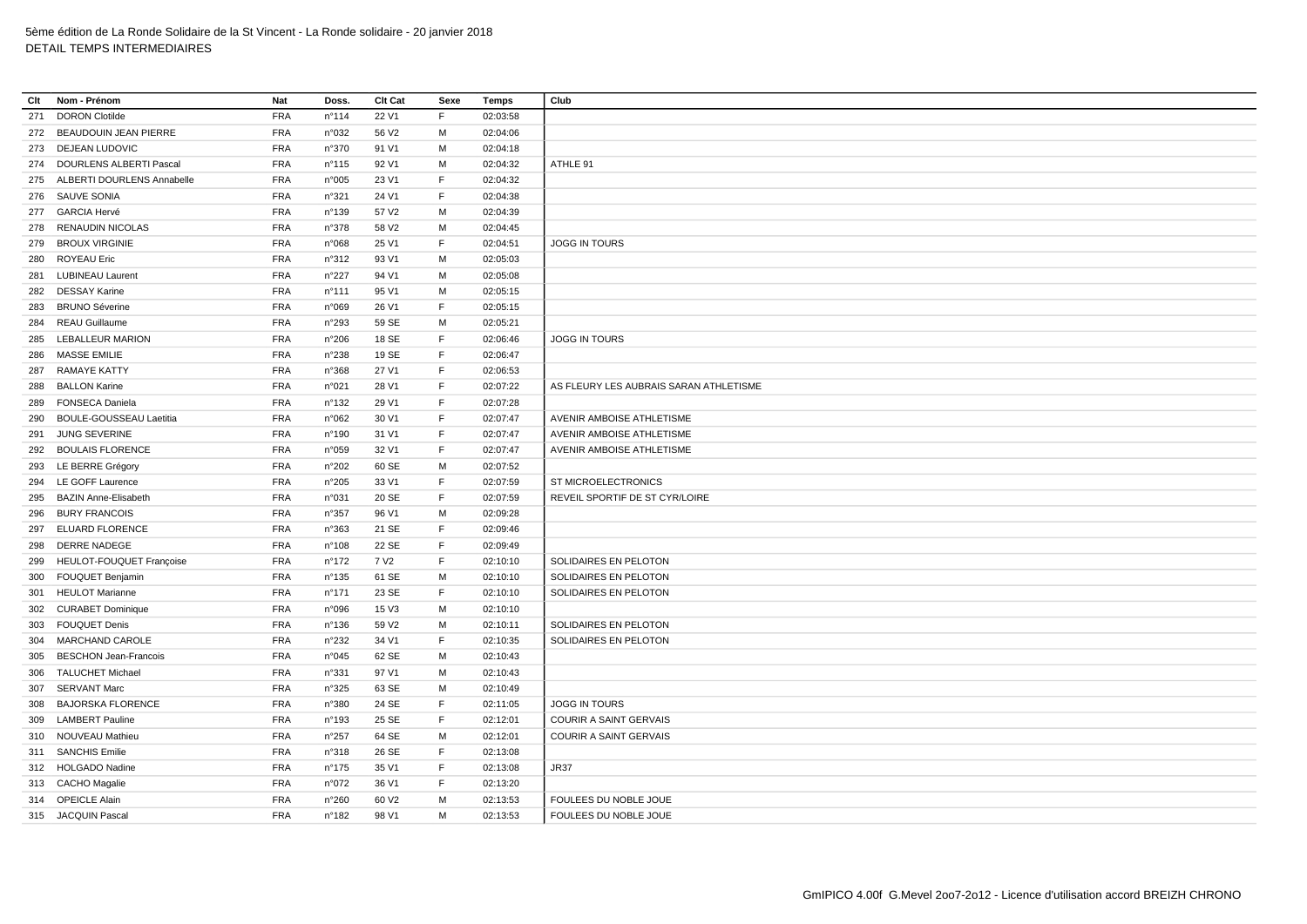| Clt | Nom - Prénom                    | Nat        | Doss.           | Clt Cat           | Sexe | Temps    | Club                           |
|-----|---------------------------------|------------|-----------------|-------------------|------|----------|--------------------------------|
| 316 | <b>ALZY FLORENCE</b>            | <b>FRA</b> | n°007           | 37 V1             | F    | 02:14:23 |                                |
|     | 317 DUTFOY Nicolas              | <b>FRA</b> | n°123           | 65 SE             | М    | 02:14:31 |                                |
| 318 | <b>DEVOYE Helene</b>            | <b>FRA</b> | $n^{\circ}113$  | 8 V <sub>2</sub>  | F    | 02:14:46 | JEAN PHILIPPE DEVOYE           |
|     | 319 DEVOS Béatrice              | <b>FRA</b> | $n^{\circ}112$  | 9 V <sub>2</sub>  | E    | 02:14:47 |                                |
| 320 | <b>GIACOSA Christina</b>        | <b>FRA</b> | n°146           | 27 SE             | F    | 02:15:42 |                                |
|     | 321 GUIBERT Delphine            | <b>FRA</b> | $n^{\circ}160$  | 28 SE             | F    | 02:16:04 | <b>SYMBIOSE</b>                |
|     | 322 MOREAU Matthieu             | <b>FRA</b> | n°249           | 66 SE             | м    | 02:16:05 |                                |
| 323 | <b>VANDIER Corinne</b>          | <b>FRA</b> | n°344           | 38 V1             | E    | 02:16:05 |                                |
| 324 | <b>GUERIN Jean-Pierre</b>       | <b>FRA</b> | $n^{\circ}$ 157 | 61 V <sub>2</sub> | м    | 02:16:20 |                                |
| 325 | <b>LOUVARD Benoit</b>           | <b>FRA</b> | n°225           | 99 V1             | M    | 02:17:20 |                                |
| 326 | <b>LEBRUN VANESSA</b>           | <b>FRA</b> | n°208           | 29 SE             | F    | 02:17:46 |                                |
|     | 327 ADELIS Jean-Louis           | <b>FRA</b> | n°001           | 100 V1            | M    | 02:18:36 | STADE VERTOIS ATHLETISME       |
| 328 | <b>ROBERT Pascal</b>            | <b>FRA</b> | n°306           | 16 V3             | M    | 02:19:02 |                                |
| 329 | <b>FONTAINE Thierry</b>         | <b>FRA</b> | $n^{\circ}$ 133 | 62 V <sub>2</sub> | М    | 02:19:14 | STADE VERTOIS ATHLETISME       |
| 330 | <b>MUNCH Nicolas</b>            | <b>FRA</b> | n°254           | 101 V1            | M    | 02:19:48 |                                |
|     | 331 MOREIRA Laure               | <b>FRA</b> | n°250           | 10 V <sub>2</sub> | E    | 02:19:54 | AS NANDY ATHLETISME            |
|     | 332 RICHTER Philippe            | <b>FRA</b> | n°362           | 63 V <sub>2</sub> | M    | 02:22:51 |                                |
|     | 333 SABIN MARJORIE              | <b>FRA</b> | n°361           | 39 V1             | F    | 02:22:51 |                                |
| 334 | <b>MAUPOUET Audrey</b>          | <b>FRA</b> | $n^{\circ}240$  | 40 V1             | F    | 02:23:35 |                                |
| 335 | DELAHAYE ANNE                   | <b>FRA</b> | $n^{\circ}104$  | 11 V <sub>2</sub> | F    | 02:24:41 | SOLIDAIRES EN PELOTON          |
| 336 | <b>GOULAY Stéphanie</b>         | <b>FRA</b> | n°575           | 30 SE             | E    | 02:24:41 | SOLIDAIRES EN PELOTON          |
| 337 | <b>BERTRAND ANNIE</b>           | <b>FRA</b> | n°042           | 2 V3              | F    | 02:26:41 | <b>USSP</b>                    |
| 338 | <b>TESSIER Patrick</b>          | <b>FRA</b> | n°334           | 17 V3             | M    | 02:28:09 |                                |
| 339 | <b>BEAUFFRETON ELISABETH</b>    | <b>FRA</b> | n°033           | 41 V1             | F    | 02:28:29 |                                |
|     | 340 CARTIE ISABELLE             | FRA        | n°080           | 12 V <sub>2</sub> | F    | 02:34:35 |                                |
| 341 | PILON THIERRY                   | <b>FRA</b> | n°278           | 64 V2             | M    | 02:34:35 |                                |
|     | 342 GRAPPY Fabienne             | <b>FRA</b> | n°152           | 13 V <sub>2</sub> | F    | 02:34:50 | <b>ASSPTT BLOIS</b>            |
|     | 343 COPLOT Stéphane             | <b>FRA</b> | n°091           | 102 V1            | M    | 02:36:25 | SOLIDAIRES EN PELOTON          |
|     | 344 ROZE Véronique              | <b>FRA</b> | n°313           | 42 V1             | F    | 02:36:25 | SOLIDAIRES EN PELOTON          |
|     | DNF BAYARD FRANCOIS             | <b>FRA</b> | n°030           | 0 V <sub>2</sub>  | м    | 00:00:00 | <b>INFOSPORT LOIRET</b>        |
|     | DNF COUSSINET DIDIER            | <b>FRA</b> | n°095           | 0 V1              | M    | 00:00:00 | REVEIL SPORTIF DE ST CYR/LOIRE |
|     | DNF HURET ISABELLE              | <b>FRA</b> | n°180           | 0 V <sub>2</sub>  | F    | 00:00:00 | <b>INFOSPORT LOIRET</b>        |
|     | DNF JAVOY CHRISTOPHE            | <b>FRA</b> | $n^{\circ}$ 184 | 0 V1              | м    | 00:00:00 | <b>INFOSPORT LOIRET</b>        |
|     | DNF MESSELET Damien             | <b>FRA</b> | n°247           | 0 V1              | M    | 00:00:00 | <b>INFOSPORT LOIRET</b>        |
|     | DNF NADIR Jean                  | <b>FRA</b> | n°255           | 0 V <sub>2</sub>  | м    | 00:00:00 |                                |
|     | DNF OCHEJ Fanny                 | <b>FRA</b> | n°258           | 0 SE              | F    | 00:00:00 | <b>INFOSPORT LOIRET</b>        |
|     | DNF PASCAL Jean-François        | <b>FRA</b> | n°267           | 0 V1              | M    | 00:00:00 | <b>INVACARE</b>                |
|     | DNF PICAULT Virginie            | FRA        | $n^{\circ}276$  | 0 V1              | E    | 00:00:00 | <b>INFOSPORT LOIRET</b>        |
|     | DNF TAVEAU Gilles               | <b>FRA</b> | n°333           | 0 V <sub>2</sub>  | M    | 00:00:00 | AS NANDY ATHLETISME            |
|     | DNF VAN DER STUYFT KARIMA       | <b>FRA</b> | n°342           | 0 V1              | F    | 00:00:00 | <b>INFOSPORT LOIRET</b>        |
|     | DNS BESSON Richard              | <b>FRA</b> | n°047           | 0 V3              | M    | 00:00:00 |                                |
|     | DNS BEUVE Philppe               | <b>FRA</b> | n°048           | 0 V <sub>2</sub>  | M    | 00:00:00 | SOLIDAIRES EN PELOTON          |
|     | DNS BOUCREL Christophe          | <b>FRA</b> | n°055           | 0 V1              | M    | 00:00:00 |                                |
|     | DNS CHOPIN Jean-Marc            | <b>FRA</b> | n°086           | 0 V <sub>2</sub>  | M    | 00:00:00 |                                |
|     | DNS DE COUESNONGLE Hugues-Marie | <b>FRA</b> | n°101           | 0 SE              | M    | 00:00:00 | TOURS N AVENTURE               |